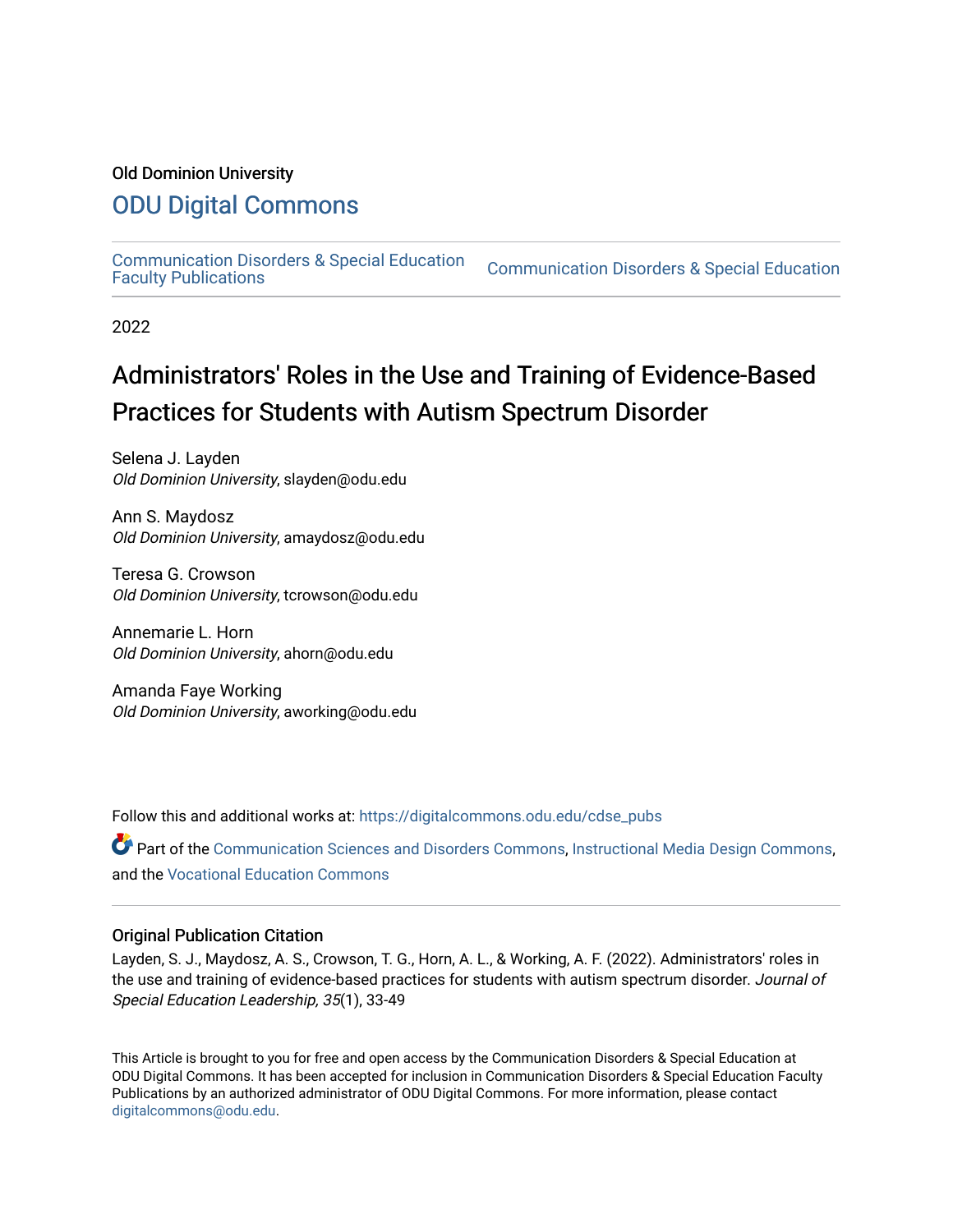# *Administrators' Roles in the Use and Training of Evidence-Based Practices for Students With Autism Spectrum Disorder*

*Selena J. Layden, Ph.D., Ann S. Maydosz, Ph.D., Teresa G. Crowson, M.A.Ed., Annemarie L. Horn, Ph.D., and Amanda Faye Working, Ph.D.* Old Dominion University, Virginia

- **Federal mandates require special education teachers to use instructional practices grounded in scientific research. Accordingly, the National Professional Development Center on Autism Spectrum Disorder (NPDC) identified 27 evidence-based practices specific to teaching students with autism spectrum disorder (ASD; Wong et al., 2014). Though these practices have undergone a rigorous identification process, less is known about the level of training and confidence in implementation of these instructional practices by education professionals who work with students with ASD.**
- **Our study assessed education professionals' (including administrators, teachers, and related services personnel) ratings of their level of training, confidence in implementation, and frequency of implementation of the NPDC's 27 EBPs for students with ASD. We found that, overall, educators reported low levels of training, low confidence, and low frequency of implementation of EBPs.**
- **Perhaps most alarming was the high percentage of educational professionals who reported they did not feel confident in their ability to implement identified EBPs. These findings highlight the need to provide quality training opportunities to educators to ensure school systems are meeting the unique needs of students with ASD.**
- **Administrators, in particular, need to consider their own levels of training and confidence of implementing EBPs as they often make decisions or provide input regarding professional development opportunities as well as influence decisions about students, such as placement and services provided.**
- $\blacksquare$ **Key words: Autism Spectrum Disorder, Evidence-Based Practices, Educator Training, Training in Instructional Practices.**

## **Determining Educators'Use and Training of Evidence-Based Practices for Students With Autism Spectrum Disorder**

-

Autism spectrum disorder (ASD) is a lifelong<br>neurodevelopmental disorder presenting early<br>in a skild/s development with veriable importance in a child's development with variable impairments in social communication interactions and restricted and repetitive patterns of behavior (American Psychiatric Association, 2013). The prevalence of children identified with ASD has increased to 1 in 54 children in the United States, making it the fastest growing developmental disability in the United

States (Maenner et al., 2020). It affects children of all racial, ethnic, and socioeconomic backgrounds. The number of students ages 3–21 years identified with ASD in public schools has more than doubled from approximately 296,000 in 2007–2008 to 699,541 in the 2017–2018 school year (National Center for Educational Statistics [NCES], 2018a; NCES, 2018b). Given the increase in students with ASD who receive special education services in public schools, it is important to ensure that effective instructional and programmatic practices are being implemented to improve student outcomes. While unsupported techniques and treatments abound for this growing population, federal law requires educators to use evidence-based practices (EBPs) in educational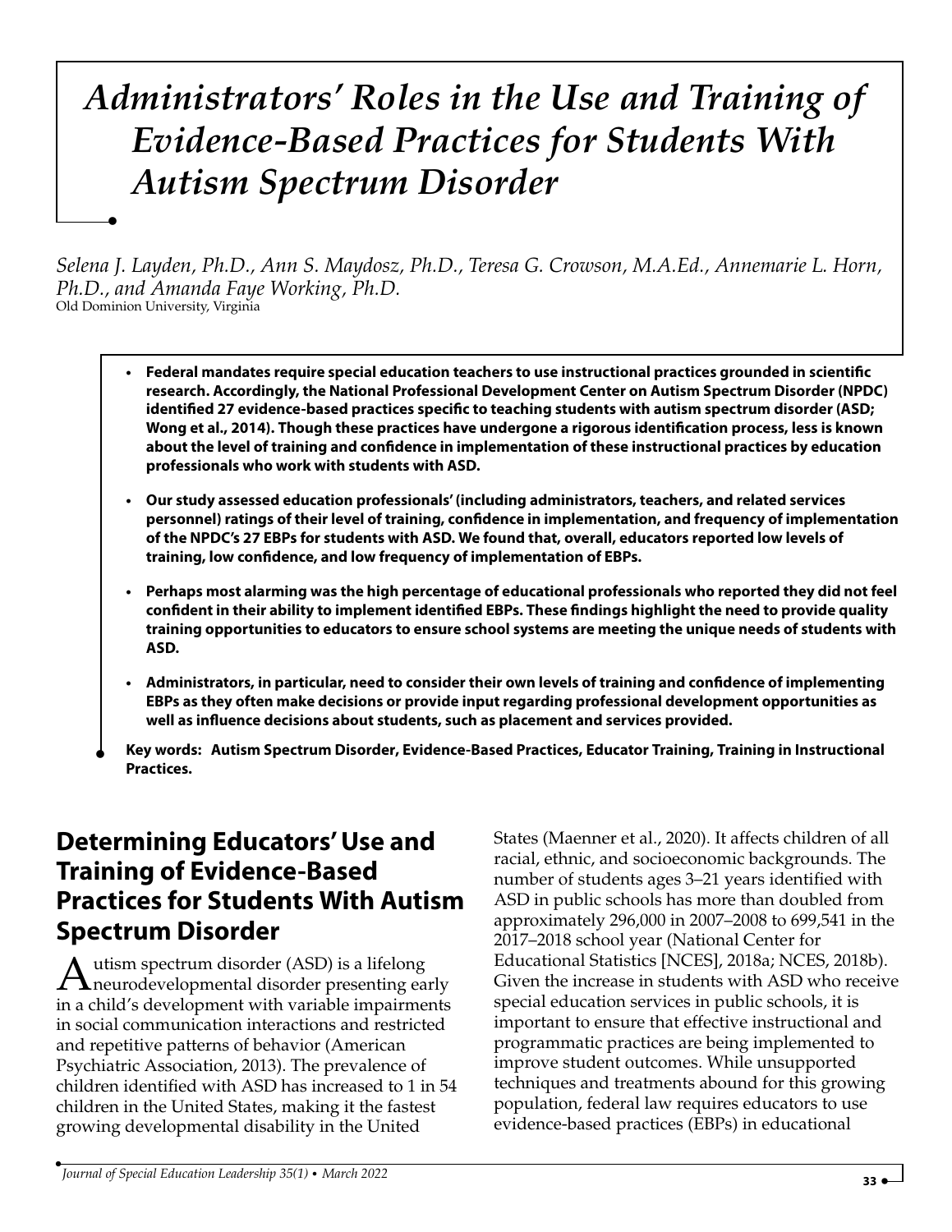settings to support students with disabilities, including those with ASD (Every Student Succeeds Act, 2015; Individuals with Disabilities Improvement Act, 2004).

#### **Evidence-Based Practices for Students With ASD**

Following the federal mandate and supported by over 360 million dollars of government and private funding, research on treatments for ASD is abundant (McNeil, 2019; United States Department of Health & Human Services, 2016). ASD advocacy and research organizations have conducted extensive reviews of the empirical literature to identify EBPs shown to increase academic, behavioral, communication, and other skills for individuals with ASD. Organizations such as the National Professional Development Center on Autism Spectrum Disorder (NPDC; Wong et al., 2014) and the National Autism Center (NAC, 2009; NAC, 2015) have conducted thorough reviews of the literature extending back to 1957. In 2014, the NPDC expanded the timeframe of a previous review, added external reviewers, and incorporated criteria from NAC and What Works Clearinghouse (WWC) reviews to identify 27 evidence-based practices (in Wong et al., 2014). In conducting their review, the NPDC included a comprehensive search for manuscripts published in peer-reviewed journals, printed in English, between 1990 and 2011.

To be included in the review, the identified manuscripts had to include participants identified as having autism, ASD, Asperger syndrome, pervasive developmental disorder (PDD), pervasive developmental disorder–not otherwise specified (PDD-NOS), or high-functioning autism. These participants also had to be between the ages of birth and 22 years. Included interventions had to be behavioral, developmental, and/or educational excluding interventions such as medication-only trials or nutritional studies. All interventions reviewed had to be able to be implemented in a "typical educational, home, or community setting" (Wong et al., 2014, p. 16). All included studies in the review had to use experimental group design, quasi-experimental design, or single case design to demonstrate their results. This comprehensive search utilized nine databases (Wong et al., 2014). Articles were reviewed using protocols developed by the

researchers based on established guidelines for methodological quality including those established by the WWC. Based on the criteria, 456 studies were included in the review. Based on the evaluation of the studies, an intervention was considered as an evidence-based practice if one of three criteria were met. First, "at least two high quality experimental or quasi-experimental group design articles [were] conducted by at least two different researchers or research groups" (Wong et al., 2014, p. 21). Second, an intervention could be considered an EBP if "at least five high quality single case design articles [were] conducted by at least three different researchers or research groups [and had] a total of at least 20 participants across studies" (Wong et al., 2014, p. 21). Finally, an intervention could be considered an EBP if "a combination of at least one high quality experimental or quasi-experimental group design article and at least three high quality single case design articles [were] conducted by at least two different research groups" (Wong et al., 2014, p. 21).

Based on the review, 27 EBPs were found to meet rigorous standards of efficacy established by NAC and WWC for students with ASD (Wong et al., 2014) and thus should be considered for use with students with ASD to improve their outcomes (see *Table 1* for a list of the identified EBPs).

#### **Implementation of Evidence-Based Practices**

Research has long documented a gap between empirical findings on effective practices and practical application in the classroom setting (Cook & Odom, 2013; McNeill, 2019). While researchers have investigated organizational culture, teacher attitude, role of the teacher (Paynter et al., 2017), and social validity (McNeill, 2019) as barriers to the implementation of EBPs, the need for effective training remains a critical point in the successful implementation of EBPs across educational professionals (e.g., Hendricks, 2011; Hogan et al., 2015; Layden et al., 2018). To ensure educators meet the needs of students with ASD, it is essential to not only to be knowledgeable of EBPs but also to have the training and expertise to implement them with fidelity in the classroom (Marder & deBettencourt, 2015).

In practice, EBPs must be implemented with fidelity to achieve the efficacy observed in research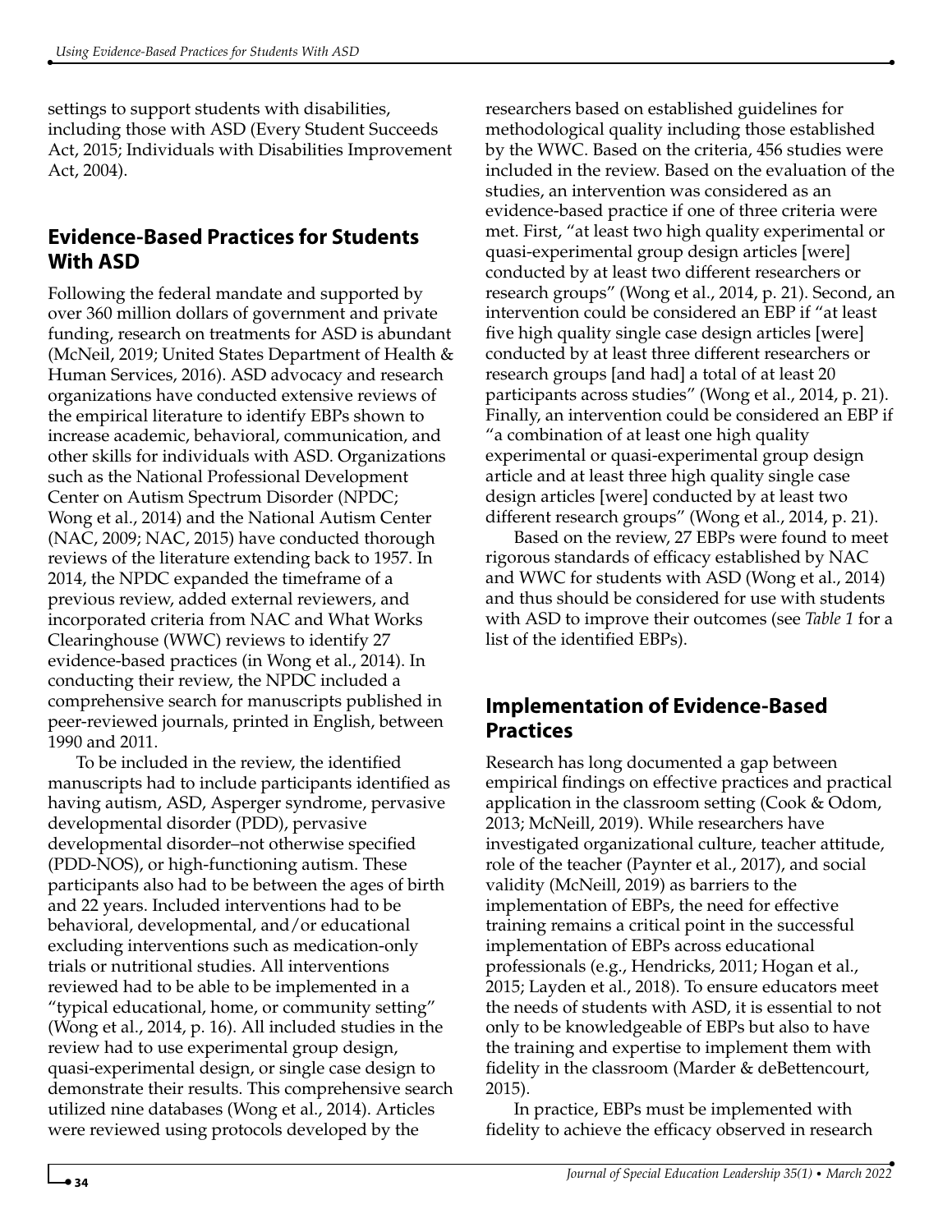**Table 1:** Evidence-based practices identified by the National Professional Development Center on ASD

| <b>Evidence-Based Practice (EBP)</b>                                                 | Acronym     |
|--------------------------------------------------------------------------------------|-------------|
| Antecedent-Based Intervention                                                        | ABI         |
| Cognitive Behavioral Intervention                                                    | CBI         |
| Differential Reinforcement of Alternative,<br>Incompatible, or Other Behavior        | DRA/I/O     |
| Discrete Trial Teaching                                                              | <b>DTT</b>  |
| Exercise                                                                             | <b>ECE</b>  |
| Extinction                                                                           | <b>EXT</b>  |
| <b>Functional Behavior Assessment</b>                                                | <b>FBA</b>  |
| <b>Functional Communication Training</b>                                             | <b>FCT</b>  |
| Modeling                                                                             | МD          |
| Naturalistic Intervention                                                            | NI          |
| Parent-Implemented Intervention                                                      | PII         |
| Peer-Mediated Instruction and Intervention                                           | PMII        |
| Picture Exchange Communication System                                                | <b>PECS</b> |
| Pivotal Response Training                                                            | <b>PRT</b>  |
| Prompting                                                                            | PP          |
| Reinforcement                                                                        | $R+$        |
| Response Interruption/Redirection                                                    | <b>RIR</b>  |
| Scripting                                                                            | SC          |
| Self-Management                                                                      | <b>SM</b>   |
| <b>Social Narratives</b>                                                             | SN          |
| Social Skills Training                                                               | <b>SST</b>  |
| <b>Structured Play Group</b>                                                         | SPG         |
| Task Analysis                                                                        | TA          |
| Technology-Aided Instruction and Intervention                                        | TAII        |
| Time Delay                                                                           | TD          |
| Video Modeling                                                                       | VM          |
| <b>Visual Support</b>                                                                | VS          |
| Note. EBPs, along with a description of each, can be found in Wong et al.<br>(2014). |             |

settings (National Research Council [NRC], 2001). Further, implementing EBPs with fidelity results in high-level student outcomes (Kretlow & Bartholomew, 2010). It is possible that gaining the knowledge and skills to effectively implement EBPs with fidelity may be a fast-moving target that eludes

teachers, special education administrators, and their employing school districts. The responsibilities and expectations for special educators are immense and expanding, requiring the knowledge and skills to deliver standards-based academic content while working with diverse students who have unique needs with a variety of disability labels (Smith et al., 2010). Specifically, in the educational setting, students with ASD display widely heterogenic learning profiles that set them apart from their peers with other disabilities (Hendricks, 2011; Swanson, 2012). To that end, educators have reported they do not feel adequately prepared or trained to implement EBPs for students with ASD (Hendricks, 2011).

#### **Administrators' Roles in Supporting Teachers**

The lack of training related to this population of students should be of particular concern to special education administrators who are tasked with awareness of students' educational trajectories beyond performance in the classroom. Students with ASD display unique challenges including deficits in communication and social skills as well as potential challenges with cognition and behavior (Scheuermann et al., 2003). Thus, these students require teachers who have specialized skills to meet their needs. Unfortunately, special education teachers are in low supply. Special education teachers, in general, demonstrate high levels of attrition across at least 49 states (Billingsley & Bettini, 2019) with an annual attrition rate of 13% (Wong et al., 2017) and approximately 50% of special educators leaving the field within their first five years of teaching (Hester et al., 2020). The annual cost of this attrition is estimated to be approximately 90 million dollars nationwide (Brownell et al., 2004 in Hester et al., 2020). This monetary cost is important, but the loss of experience and expertise is also expensive to school districts and students. Further, special education teachers working with students with ASD have reported the "most stress in comparison to teaching other groups of students with disabilities, such as those with emotional or behavioral problems, attention deficit hyperactivity disorder, or intellectual disability" (Wong et al., 2017, p. 413). Hester et al. (2020) reported burnout has been identified as the chief reasons teachers leave and Wong et al. (2017) found burnout can impact not only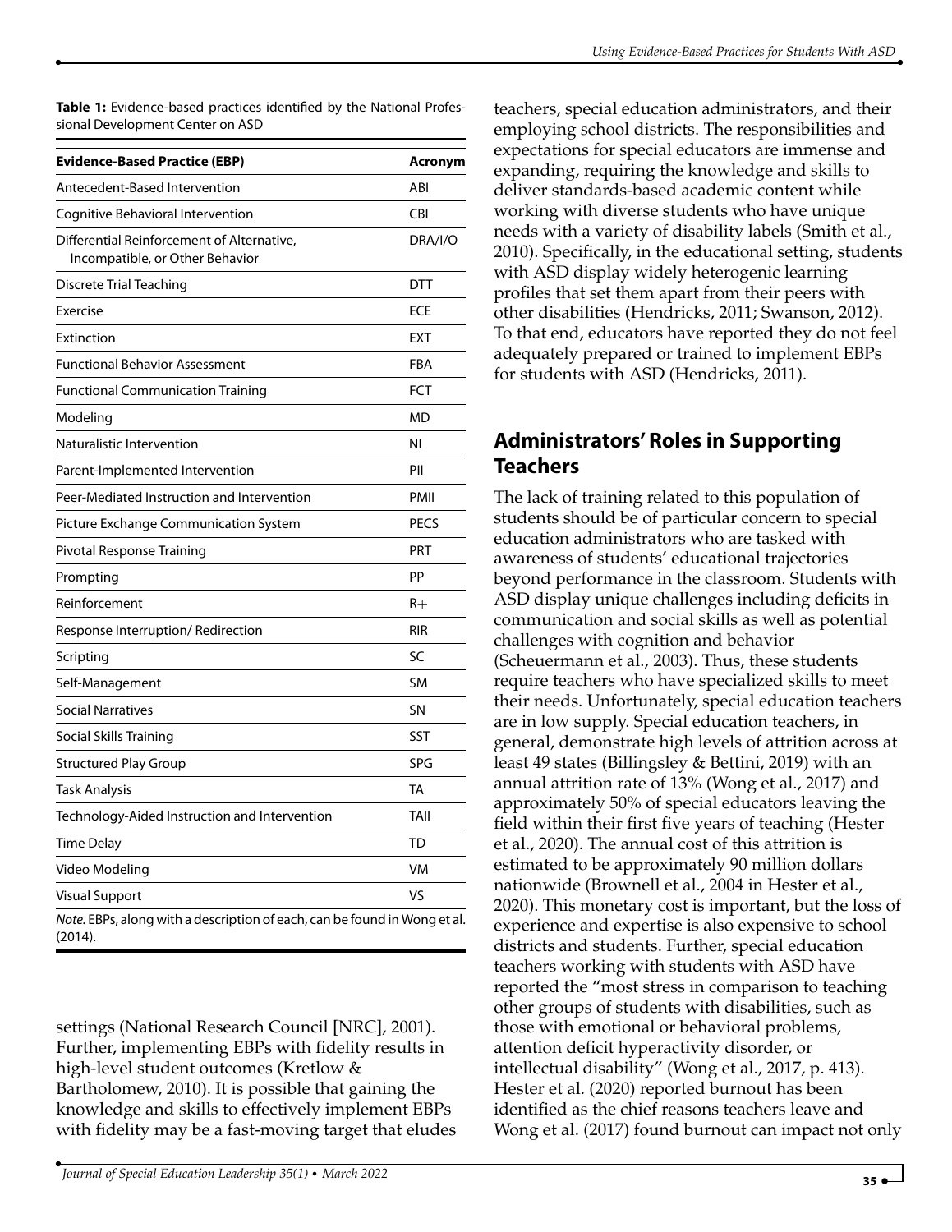whether a teacher of students with ASD will stay or leave but also can impact teaching quality and student engagement.

The lack of training related to this population of students should be of particular concern to special education administrators who are tasked with awareness of students' educational trajectories beyond performance in the classroom. ••••••••••••••••••••••••••••••••••••••••••

Special education administrators play an important role in retaining special education teachers, particularly those who work with students with ASD, by providing support to educators such as consultation and professional development (PD). These administrative supports can contribute to reducing special education teacher attrition. Gilmour and Wehby (2020) reported teachers are "rarely prepared to meet the academic and behavioral needs of students with disabilities" (p. 1045). Lack of knowledge or appropriate PD opportunities have been reported as a reason special education teachers leave (e.g., Hagaman & Casey, 2018; Thornton et al., 2007). Billingsley and Bettini (2019) conducted a review and found that opportunities for PD and administrator support for professional learning and growth were key components for teacher retention. Further, PD that focused on behavioral management and "best teaching practices" (p. 711) were highly valued by special education teachers who remained in their teaching positions. Though additional research is needed regarding the quality of PD provided, opportunities to improve teaching knowledge and skills appear to be important in reducing attrition for special education teachers, and administrators must provide that PD to build and sustain the success of their teachers. Given the unique and heterogenous nature of students with ASD, this need is even more critical.

It is important to note that all PD opportunities are not created equally. Practicing teachers receive most of their training from their school districts, often through one-day, in-service training sessions (Kretlow & Bartholomew, 2010). Special education administrators can have a profound impact on the quality of PD opportunities offered. Unfortunately,

there may be confusion at the district level regarding what qualifies as an EBP, the variety and availability of practices identified by others as EBPs, the diverse needs and financial bases of school districts, and the perspective of the administrators who determine which practices will be used. As most EBPs have been researched singly without consideration of overlapping or competing objectives from other practices, there is no clear determination of a scope and sequence for the training of educators in EBPs. Therefore, the choice of strategies, the efficacy of training, and the resulting fidelity of implementation may vary widely across school districts and may be largely based on the level of administrator knowledge and skills.

Additionally, the effect of training within a school district may be unintentionally self-limiting. While school districts may have provided training to a select few educators, instructional situations often arise that could be addressed with EBPs, but for which training has not been disseminated or is ineffective (e.g., delivered secondhand or without full information). When serving students with ASD, using at least the 27 identified EBPs (Wong et al., 2014), selecting an appropriate EBP, providing adequate training, and ensuring the practice has been implemented with fidelity poses a challenge for school districts (Cook & Odom, 2013; Marder & deBettencourt, 2015). Stansberry-Brusnahan and Collet-Klingenberg (2010) reported that EBPs for students with ASD may not provide enough detail to result in reliable and successful classroom-based implementation. This further highlights the importance of quality training on EBPs.

Burnout for special education teachers is problematic and lack of administrator support is frequently cited as a major concern leading to burnout (Robinson et al., 2019). Special education administrators play a key role in supporting their special education teachers through quality PD targeted to their specific needs. Special education administrators can focus their efforts in determining the content, frequency, type, and quality of PD for special education teachers working with students with ASD. Providing these opportunities serves to support special education teachers while simultaneously improving their knowledge and specific job skills. Unfortunately, there is a paucity of research delineating the training special education administrators receive as well as their ability to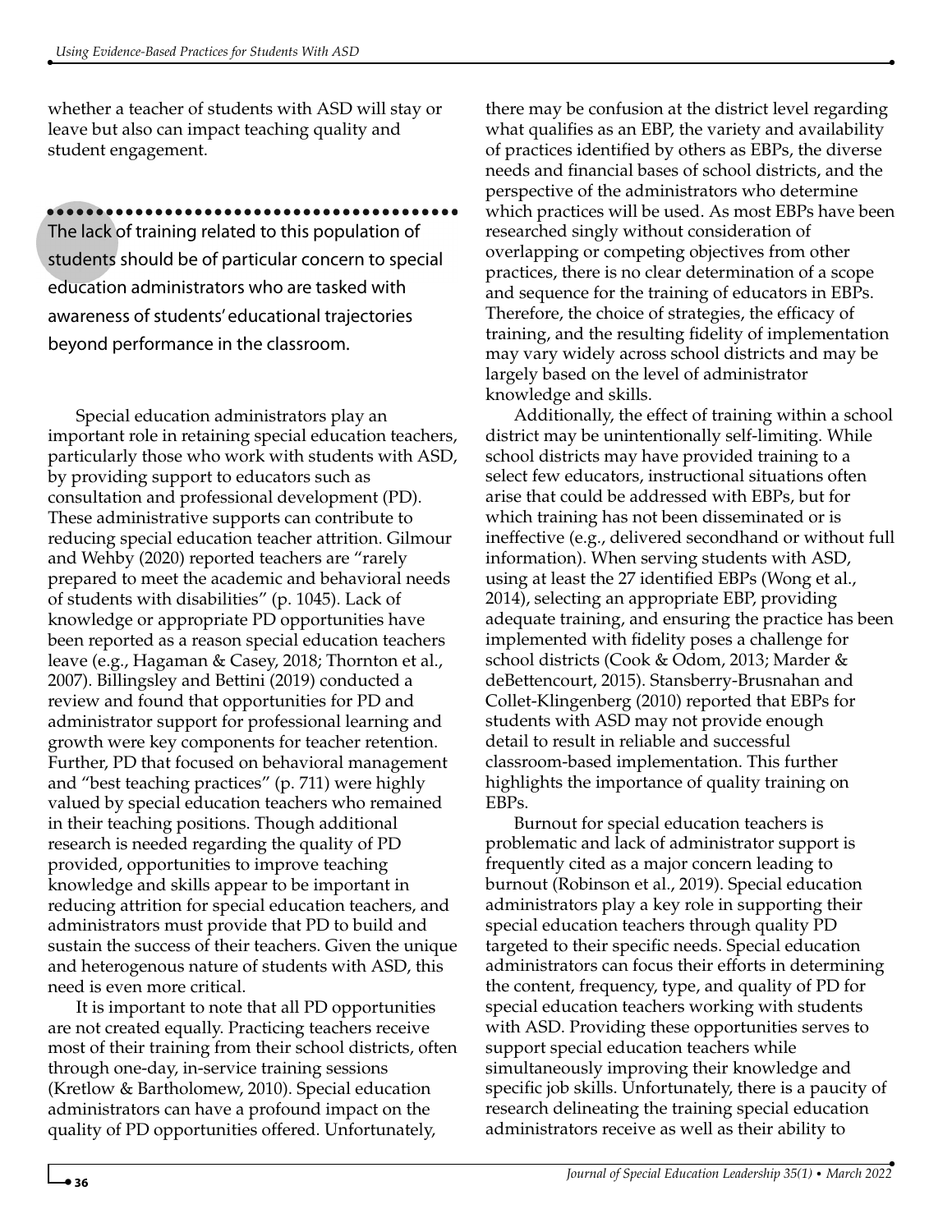implement EBPs when supporting students with ASD.

#### ••••••••••••••••••••••••••••••••••••••••••

Special education administrators can focus their efforts in determining the content, frequency, type, and quality of PD for special education teachers working with students with ASD.

In response to the aforementioned needs, this survey study examined self-reported levels of training, confidence of implementation, and frequency of implementation of the 27 NPDCidentified EBPs by educational professionals (i.e., administrators, teachers, and related services personnel) who work with students with ASD ages 3–21 years old in school settings. Differences in reported responses across roles were also examined. *Table 1* shows the 27 identified practices from the NPDC 2014 report.

The research questions guiding this study were:

- 1. How do education professionals rate themselves on their levels of training, confidence in implementation, and frequency of implementation of the NPDC's 27 EBPs (2014) for students with ASD?
- 2. Are there differences between professional role groups (e.g., teachers, administrators) in their self-reported levels of training, confidence in implementation, and frequency of implementation of the NPDC's 27 EBPs (2014) for students with ASD?

## **Method**

### **Survey Construction**

The survey consisted of 89 questions separated into three question clusters (i.e., 5-point Likert scale  $\times$  27 NPDC EBPs) requesting that the respondents rate themselves on their *level of training*, *confidence in implementation*, and *frequency of implementation* (81 questions) as well as eight demographic questions. Estimated time to complete the survey was approximately 15–20 minutes. The survey was constructed using Qualtrics survey software and was accessible on mobile devices, tablets, and computers. Eight individuals with social science research and/or content area expertise reviewed the survey prior to dissemination. These individuals provided feedback on both survey construction and content. The survey was then piloted to ensure technical usability on both computers and mobile devices. Once the survey was disseminated, to further encourage participation, respondents were given the option to enter their names in a drawing for one of 10 gift cards valued at \$10 each (Dillman et al., 2014).

Definitions, consisting of two to four sentences, from Wong et al. (2014) were embedded in the survey for each EBP to improve clarity. Participants had access to EBP definitions by hovering over the name of the practice when presented with a question pertaining to the EBP. Survey fatigue and accuracy were addressed by using drag and drop technology that allowed participants to sort the practices to one of five defined Likert scale "landing pads," rather than attempting to track horizontally along multiple rows to choose an answer. This technology may have avoided participants' tendency to repeatedly click the same answer choice to advance a long survey.

*Training* was defined in the survey as:

*Any training such as face to face workshops, online webcasts, reading journal articles or formal reports, observing an expert implement the training, college coursework, attending conferences, or other opportunities as long as they directly taught the EBP and its application for use*.

Participants were told *training did not include word of mouth or informal information such as blogs, websites, magazine articles, and similar materials*. Given the descriptive nature of the provided Likert answer choices, (e.g., *I can implement the practice with someone providing verbal guidance; I have implemented the practice at least monthly within the past 6 months;* See *Table 2*) the questions on confidence and frequency of implementation were not considered to need additional clarification.

Participants were given a defined 5-point Likert scale to assess themselves in three aspects of EBP practice: training, confidence in implementation, and frequency of implementation. Each participant was asked to rate themselves in each of these three aspects for each of the 27 EBPs, resulting in a total of 81 response opportunities. *Table 2* provides the Likert scale response choices for each of these three areas of training, confidence, and frequency of implementation.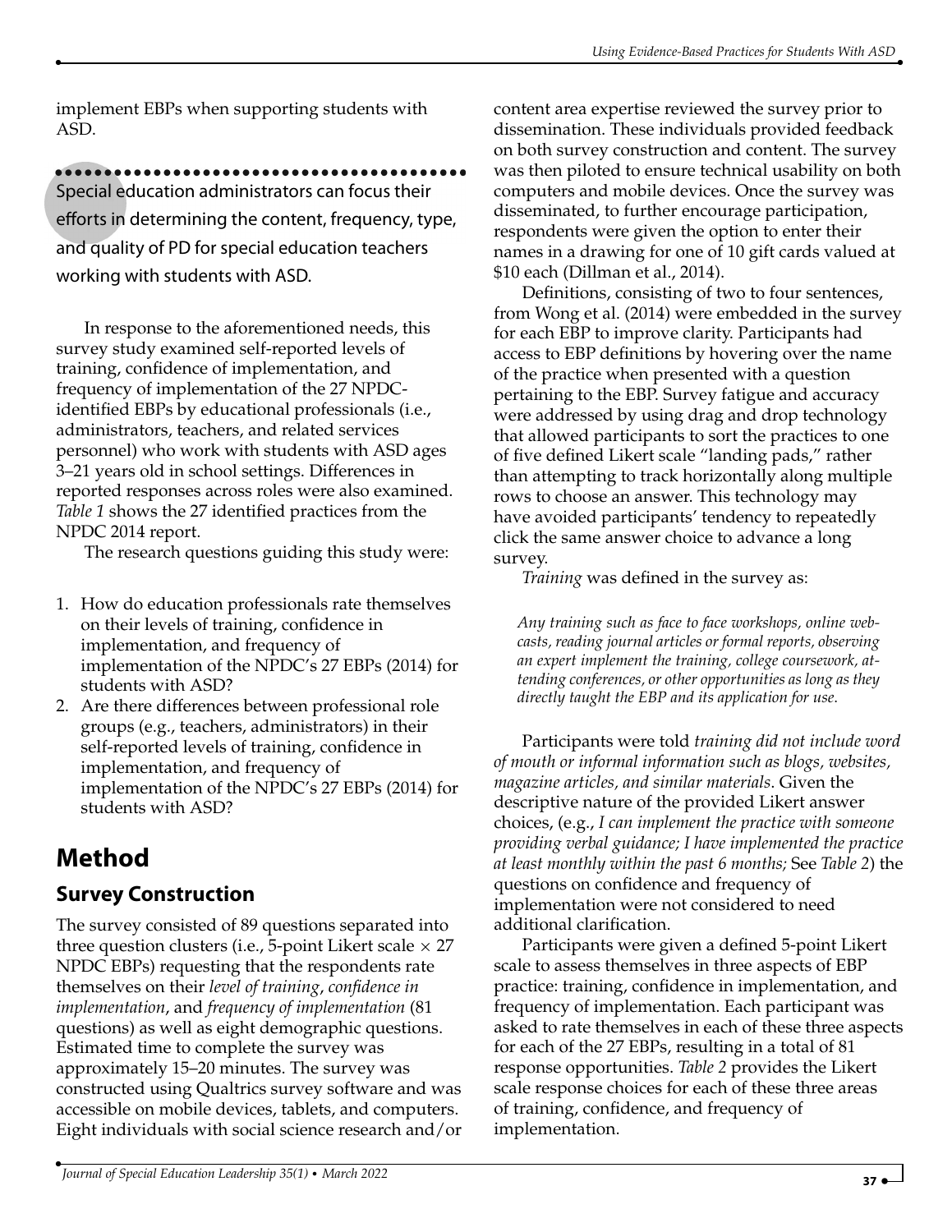| Table 2: Self-report questions and Likert response choices |  |
|------------------------------------------------------------|--|
|------------------------------------------------------------|--|

| Area       |                                             |                                                                                                          | 3                                                                                                     | 4                                                                                        |                                                                                     |
|------------|---------------------------------------------|----------------------------------------------------------------------------------------------------------|-------------------------------------------------------------------------------------------------------|------------------------------------------------------------------------------------------|-------------------------------------------------------------------------------------|
| Training   | I have received no<br>training on this EBP  | I have received 1 hour or less<br>on this EBP                                                            | I have received more<br>than 1 hour but less<br>than 3 hours of<br>training on this EBP               | I have received more<br>than 3 hours but less<br>than 6 hours training<br>on this EBP    | I have received more<br>than 6 hours training<br>on this EBP                        |
| Confidence | I cannot implement<br>this practice         | I can implement this practice<br>with someone providing<br>verbal and physical<br>modeling for each step | I can implement the<br>practice with<br>someone providing<br>verbal quidance                          | I can implement the<br>practice with minimal<br>quidance provided<br>only when requested | I can implement this<br>practice<br>independently                                   |
| Frequency  | I have never<br>implemented the<br>practice | I have implemented the<br>practice once within the past<br>six months                                    | I have implemented<br>the practice more<br>than once but not<br>monthly within the<br>past six months | I have implemented<br>the practice at least<br>monthly within the<br>past 6 months       | I have implemented<br>the practice at least<br>weekly within the past<br>six months |

#### **Survey Dissemination**

We utilized a snowball sampling procedure where participants were identified and then asked to share the survey with colleagues who also met the criteria in order to obtain our sample (Rea & Parker, 2014). Participants were recruited through an e-mail invitation with a link to the online survey. The e-mail was sent to special education directors, administrators, and other educators with publicly available e-mail addresses found through states' department of education websites or school district websites throughout the United States. Survey responses were anonymous, and participants could skip any question they did not wish to answer. The survey was open for participants to complete at any time and location of their choosing. This study was reviewed by the human subjects committee at the university where the research was conducted and acknowledged as an exempt study. Informed consent was described before the participant began the survey.

While the exact number of potential participants is unknown due to the snowball sampling procedure, the e-mail for recruitment was sent to approximately 6,000 special education directors and approximately 1,500 teachers and related services personnel (e.g., special education teachers, speech language therapists, occupational therapists) throughout the United States. Additionally, the survey was sent to approximately 10,000 building principals. The invitation e-mail was sent twice with an initial contact and a follow-up reminder sent two weeks later.

## **Results**

At the close of the survey, data were exported from Qualtrics for analysis. Frequency analyses were conducted on participant responses to each EBP and by participant role group responses to each EBP to discern patterns in the three aspects of EBP implementation: training, confidence, and frequency.

As respondents could skip questions, the number of responses varied by question. The aggregated responses for each question were then analyzed to determine the mean and standard deviation per question. Additionally, when looking for overall trends, researchers reviewed the total number of responses across participants, which included multiple responses across all EBPs. Likert scales were used for each of the EBPs in each of the three categories and the range for each Likert scale was 1–5.

#### **Participants**

There were 263 responses that met the following criteria:

- 1. Participants were at least 21 years of age;
- 2. Participants had experiences working in a public school system in a professional capacity within the United States; and
- 3. Participants had worked with at least one student with ASD.

The most prevalent characteristics among participants were holding a teaching endorsement in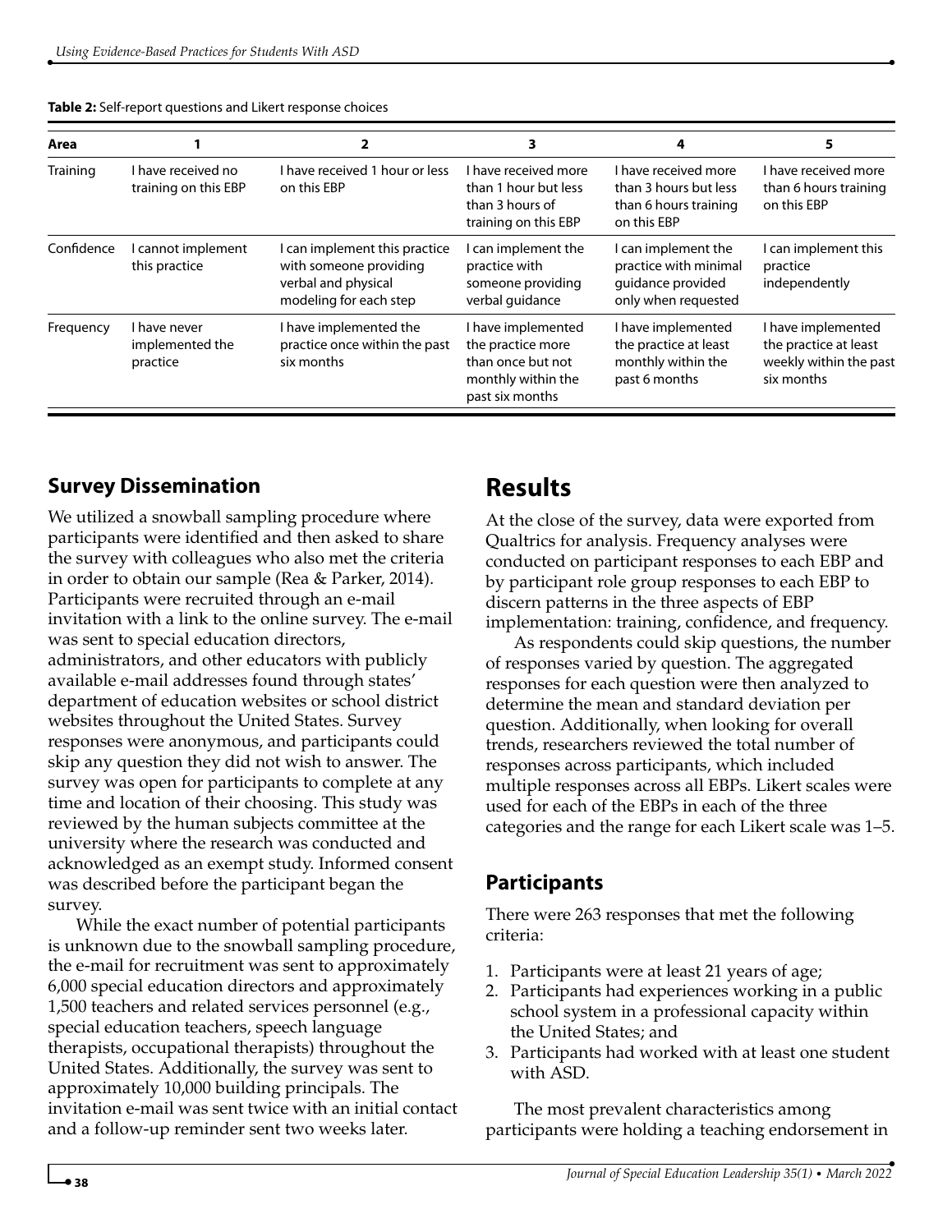**Table 3:** Participant demographics

| Demographic variable              | n  | Percentage |
|-----------------------------------|----|------------|
| Role                              |    |            |
| Special education teacher         | 42 | 35.3       |
| Special education administrator   | 39 | 32.8       |
| Other administrator               | 13 | 10.9       |
| Specialist                        | 16 | 13.4       |
| Other/Itinerant                   | 9  | 7.6        |
| Highest degree                    |    |            |
| Bachelor's degree or equivalent   | 11 | 9.2        |
| Master's degree or equivalent     | 63 | 52.9       |
| Specialist degree beyond master's | 28 | 23.5       |
| Doctorate degree or equivalent    | 17 | 14.3       |
| Years experience with ASD         |    |            |
| 2 years or less                   | 4  | 4.3        |
| More than 2 years to 4 years      | 4  | 7.7        |
| More than 4 years to 7 years      | 6  | 12.8       |
| More than 7 years to 11 years     | 13 | 14.5       |
| More than 11 years to 15 years    | 13 | 13.7       |
| More than 15 years                | 79 | 47.0       |

special education and/or a supervisory role in special education ( $n = 81, 31\%$ ); attainment of a master's degrees or higher ( $n = 106$ , 40%); at least 1 to 12 or more credits of college-level autism-specific coursework ( $n = 67$ , 25%); and at least 7 to 15 or more years serving students with ASD ( $n = 88$ , 33%). See *Table 3* for the demographics of the participants.

Participants chose from a list of 11 professional roles or could write in their role under the *Other* heading. Through selection of one of the 11 provided roles, or by selecting other and providing a write-in response, participants reported twelve professional roles: *autism specialist, behavior specialist, special education director, building administrator, special education teacher, speech language pathologist, school psychologist, other related service provider, behavior analyst, other district level administrator, other special education administrator,* and *MTSS coordinator*. Though the list of professional roles included *general education teacher*, no participants identified themselves as such. Participants represented 37 different states with 40.2% from Virginia.

For the purpose of data comparisons, 12 roles were combined into five role groups: 1) *special education administrator,*  $n = 39$  *(i.e., special education* director, special education coordinator, assistant special education director, and executive director of special education); 2) *other administrator*,  $n = 13$  (i.e., building administrator, other non–special education district level administrator); 3) *special education*  $teacher, n = 42; 4) specialist (i.e., autism specialist,$ behavior specialist), *n* = 16*;* and 5) *other/itinerant,*  $n = 9$ . Those that indicated that they served part time in one of special education administrative roles identified above, due to the small size of their district, were also included in this grouping. All other remaining roles were categorized within the *other/itinerant* category. There were 144 survey participants who did not indicate their role.

In order to compare results across EBPs as well as participants, data were analyzed using the total individual participant responses across EBPs. For example, when asked about training, participants responded to prompts including all 27 EBPs which could result in 27 responses for that question. In order to compare this across EBPs, the total individual participant response would be 27 for that participant.

#### **Training**

**Evidence-Based Practice (EBP).** *Table 4* shows the mean Likert scores of individual participant responses which was 6,720 for the answer to the prompt *please rate your level of training* for each EBP as well as the mean score across all responses. Overall, across all 27 EBPs, the responses for the training question resulted in a bimodal distribution with peaks at *I have received no training on this EBP* (*n* = 2,264, 33.7%) and *I have received more than 6 hours of training on this EBP*  $(n = 1,799, 26.8\%)$ . Responses indicate that for each of the 27 EBPs, at least one person reported they received training on the practice. There were six respondents who reported having had no training on any of the 27 EBPs, and two respondents reported having had at least 6 hours of training on each of the 27 EBPs; yet the overwhelming majority of respondents reported mixed levels of training across the 27 EBPs.

The mean Likert score for training overall was 2.83  $(SD = 1.63)$ , indicating that the average training time fell somewhere between more than 1 hour and less than 3 hours. The EBPs with the highest mean Likert scores were functional behavior assessment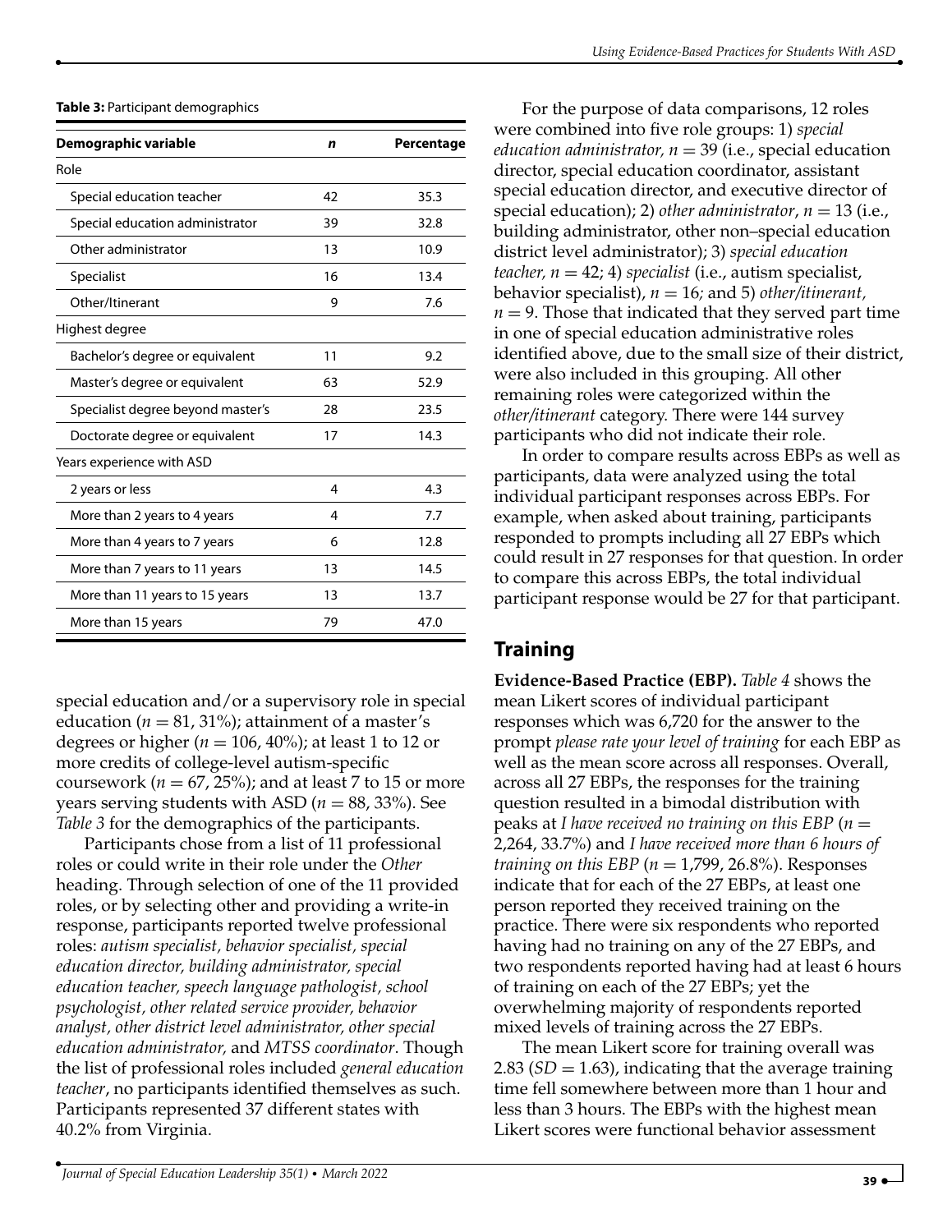**Table 4:** Mean (SD) Likert scores of evidence-based practices indicating level of training

| <b>Evidence-Based Practice (EBP)</b>                                                    | n     | Mean (SD)   |
|-----------------------------------------------------------------------------------------|-------|-------------|
| Functional Behavior Assessment (FBA)                                                    | 257   | 4.26 (1.20) |
| Reinforcement $(R+)$                                                                    | 247   | 3.75(1.48)  |
| Visual Supports (VS)                                                                    | 250   | 3.69(1.48)  |
| Prompting (PP)                                                                          | 248   | 3.58 (1.53) |
| Modeling (MD)                                                                           | 253   | 3.55(1.51)  |
| Social Skills Training (SST)                                                            | 250   | 3.50(1.53)  |
| Task Analysis (TA)                                                                      | 252   | 3.41 (1.49) |
| Antecedent Based Intervention (ABI)                                                     | 256   | 3.28 (1.62) |
| Picture Exchange Communication System<br>(PECS)                                         | 251   | 3.18 (1.55) |
| Social Narratives (SN)                                                                  | 248   | 3.03(1.53)  |
| Discrete Trial Teaching (DTT)                                                           | 251   | 2.97 (1.70) |
| Extinction (EXT)                                                                        | 249   | 2.88(1.67)  |
| Differential Reinforcement of Alternative,<br>Incompatible, or Other Behavior (DRA/I/O) | 249   | 2.88(1.74)  |
| Self-Management (SM)                                                                    | 246   | 2.69(1.56)  |
| Response Interruption/Redirection (RIR)                                                 | 246   | 2.61(1.58)  |
| Cognitive Behavioral Intervention (CBI)                                                 | 252   | 2.58(1.60)  |
| <b>Functional Communication Training (FCT)</b>                                          | 247   | 2.55(1.60)  |
| Video Modeling (VM)                                                                     | 247   | 2.50(1.49)  |
| Scripting (SC)                                                                          | 247   | 2.49 (1.45) |
| Technology-Aided Instruction and<br>Intervention (TAII)                                 | 247   | 2.44(1.47)  |
| Time Delay (TD)                                                                         | 245   | 2.27(1.52)  |
| Parent-Implemented Intervention (PII)                                                   | 246   | 2.23(1.37)  |
| Peer-Mediated Instruction and Intervention<br>(PMII)                                    | 250   | 2.23(1.37)  |
| <b>Structured Play Groups (SPG)</b>                                                     | 248   | 2.19(1.37)  |
| Pivotal Response Training (PRT)                                                         | 247   | 2.09(1.46)  |
| Naturalistic Intervention (NI)                                                          | 244   | 2.06 (1.47) |
| Exercise (ECE)                                                                          | 247   | 1.84 (1.26) |
| <b>Overall Training Responses</b>                                                       | 6,720 | 2.83(1.63)  |
|                                                                                         |       |             |

 $(FBA; M = 4.26, SD = 1.20)$ , reinforcement  $(R +; M = 1.26)$ 3.75, *SD* = 1.48), visual supports (VS; *M* = 3.69, *SD* = 1.48), prompting (PP; *M* = 3.58, *SD* = 1.53), and modeling (MD;  $M = 3.55$ ,  $SD = 1.51$ ). The five lowest mean Likert scores were reported for the EBPs of

exercise (ECE;  $M = 1.84$ ,  $SD = 1.26$ ), naturalistic intervention (NI;  $M = 2.06$ ,  $SD = 1.47$ ), pivotal response training (PRT;  $M = 2.09$ ,  $SD = 1.46$ ), structured play groups  $(SPG; M = 2.19, SD = 1.37)$ , and peer-mediated instruction and intervention  $(PMII; M = 2.23, SD = 1.37).$ 

**Role Group.** Level of training reported across the 27 EBPs varied between role groups (See *Table 5*). Within the five role groups, the *specialist* role group had the highest mean Likert score for training across the EBPs  $(M = 3.79, SD = 1.41)$  and the *other*/itinerant group reported the least amount of training across EBPs with a mean Likert score of  $2.34$  ( $SD = 1.65$ ). Among the other role groups, the groups of *special education administrator, special education teacher,* and *other administrator* had mean Likert scores for training of 3.37 (*SD* = 1.58), 2.91 (*SD* = 1.65), and 2.71 (*SD* = 1.74), respectively.

#### **Implementation Confidence**

**Evidence-Based Practice (EBP).** *Table 6* provides detailed results of mean Likert scores for confidence in implementation levels for each EBP as well as overall. Only two participants reported the ability to independently implement all 27 of the EBPs. Within the confidence section of the survey,  $64.9\%$  ( $n = 3,465$ ) of total responses across the 27 EBPs indicated that participants could not implement selected EBPs independently or at all, as determined by the number of responses that were recorded as 1–4 on the given Likert scale, divided by the total number of responses of 5,337. When reviewing responses per EBP, the practices for which the highest mean Likert scores were obtained were FBA  $(M = 4.36, SD = 1.13)$ , R+  $(M = 4.14, SD = 1.31)$ , prompting (PP;  $M = 4.13$ ,  $SD =$ 1.31), VS (*M* = 4.11, *SD* = 1.34), and MD (*M* = 4.02,  $SD = 1.36$ ). Further, parent implemented intervention (PII; *M* = 2.39, *SD* = 1.46), PRT (*M* = 2.49, *SD* = 1.51), ECE (*M* = 2.51, *SD* = 1.50), NI (*M* = 2.65, *SD* = 1.63), and PMII ( $M = 2.71$ ,  $SD = 1.51$ ) had the lowest mean Likert scores for confidence of implementation. **Role Group.** Differences were noted in confidence of implementation mean Likert scores between roles when responses were examined by role groups and were noted to mirror the results found within the *training* section. The specialist group had the highest mean Likert score ( $M = 4.08$ ,  $SD = 1.32$ ), followed by special education administrator ( $M = 3.55$ ,  $SD = 1.50$ ) and special education teacher  $(M = 3.44, SD = 1.54)$ . The two groups with the lowest mean Likert scores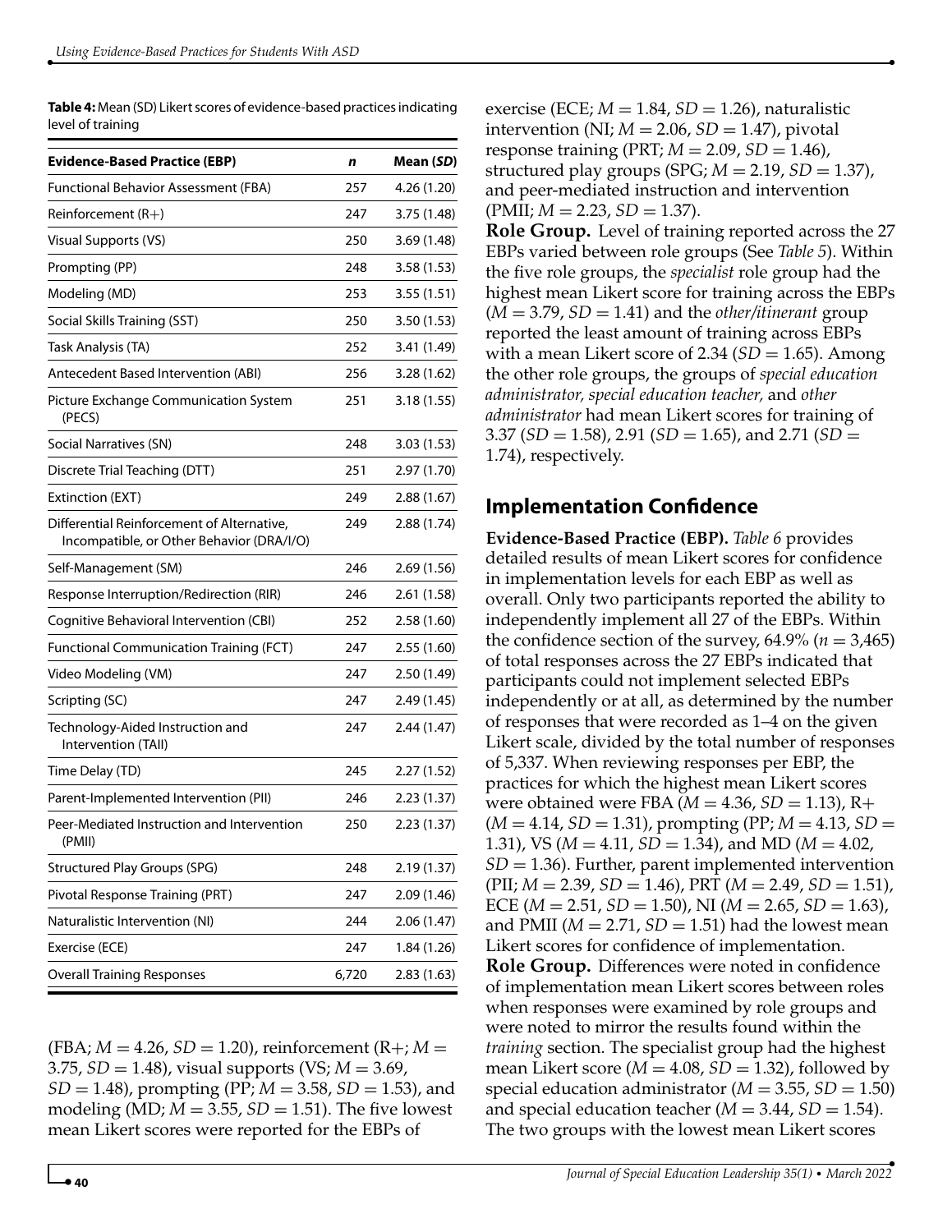|                                 | <b>Training</b> |            | Confidence |            | <b>Frequency</b> |            |
|---------------------------------|-----------------|------------|------------|------------|------------------|------------|
| Role                            | n               | Mean (SD)  | n          | Mean (SD)  | n                | Mean (SD)  |
| Special education teacher       | 1.070           | 2.91(1.65) | 1.059      | 3.44(1.54) | 1.035            | 2.93(1.67) |
| Special education administrator | 1,030           | 3.37(1.58) | 1.053      | 3.55(1.50) | 884              | 2.62(1.50) |
| Other administrator             | 336             | 2.71(1.74) | 313        | 2.95(1.81) | 329              | 2.42(1.55) |
| Specialist                      | 432             | 3.79(1.41) | 414        | 4.08(1.32) | 402              | 3.48(1.55) |
| Other/itinerant                 | 193             | 2.34(1.65) | 171        | 2.83(1.61) | 168              | 2.32(1.38) |

**Table 5:** Mean (*SD*) Likert scores for training, confidence, and frequency across all evidence-based practices by role

for confidence of implementation were other/itinerant ( $M = 2.83$ ,  $SD = 1.61$ ) and other administrator ( $M = 2.95$ ,  $SD = 1.81$ ).

#### **Frequency of Implementation**

**Evidence-Based Practice (EBP).** Participants were asked to rate their frequency of implementation of the 27 EBPs. Only 22.7% ( $n = 900$ ) of the total number of responses, which was 3,968, indicated that participants had implemented any of the 27 practices *at least one time weekly over the previous six months*. Most of the responses  $(77.3\%, n = 3,068)$  indicated that participants had implemented the EBPs less than once per week or not at all. Ten participants reported never having implemented any of the 27 EBPs.

The mean Likert score for overall frequency of implementation was 2.65 ( $SD = 1.61$ ), indicating that, on average, participants had implemented the EBPs less than one time monthly, at most, in the six months prior to completing the survey. The highest mean achieved for frequency of implementation was 3.89  $(SD = 1.45)$ , which was obtained by the EBP of R+. VS (*M* = 3.75, *SD* = 1.56), PP (*M* = 3.71, *SD* = 1.50),  $MD (M = 3.46, SD = 1.61)$  and FBA ( $M = 3.37, SD =$ 1.37) were also among the five EBPs with the highest mean Likert score for frequency of implementation. Although R+ obtained the highest mean Likert score for frequency of implementation, VS had the largest percentage ( $n = 79$ , 53.7%) of participants responding with a Likert score of five, indicating they had implemented the practice at least weekly. Those EBPs that obtained the lowest mean Likert score were PII (*M* = 1.80, *SD* = 1.20), ECE (*M* = 2.00, *SD* = 1.39), PRT (*M* = 2.01, *SD* = 1.36), SPG (*M* = 2.01, *SD* = 1.32), and PMII (*M* = 2.10, *SD* = 1.34). *Table 7* provides detailed results of the mean Likert scores for frequency of implementation levels for each EBP as well as overall.

**Role Group.** Reviewing responses by role groups revealed that *specialists* had the highest percentage (*n* = 167, 41.5%) of responses indicating *I have implemented the practice at least weekly within the past six months* across answers for all 27 EBPs, followed by special education teachers with  $(n = 311, 30.0\%)$  of responses indicating *at least weekly* implementation. As was noted in the other domains, *specialists* obtained the highest mean Likert score (*M* = 3.48, *SD* = 1.55) within the frequency domain. The *special education teacher* group obtained the second highest mean, at 2.93 (*SD* = 1.67) and was followed by *special education administrator* ( $M = 2.26$ ,  $SD = 1.67$ ) and *other administrator* ( $M = 2.42$ ,  $SD = 1.55$ ). With a mean Likert score of 2.32 (*SD* = 1.38), the *other/itinerant* group reported the lowest average frequency of implementation.

#### **Special Education Administrators**

When reviewing data from special education administrators, there are differences in terms of training, confidence, and frequency of implementation for at least some of the EBPs when compared to special education teachers. Special education administrators reported higher means of training on all 27 EBPs. However, in terms of confidence of implementation, special education administrators reported lower means of confidence on discrete trial training (DTT), PII, PMII, picture exchange communication system (PECS), PRT, PP, response interruption/redirection (RIR), time delay (TD), and VS. This group reported the same mean level of confidence on functional communication training (FCT) as the special education teachers. In terms of the frequency of implementation, the highest mean was for reinforcement  $(R+)$  for both special education administrators  $(M = 3.82)$  and special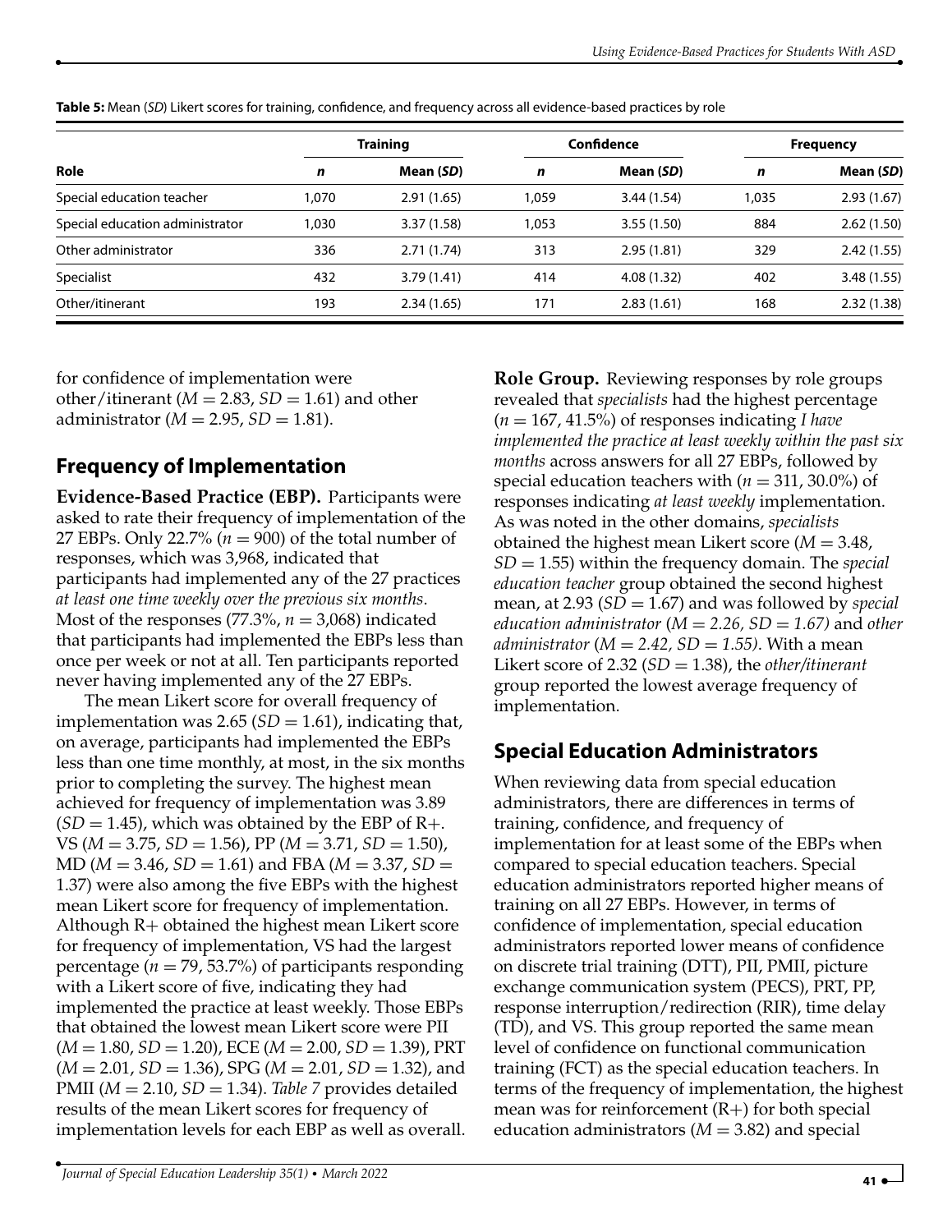**Table 6:** Mean (*SD*) Likert scores of evidence-based practices indicating level of confidence

| <b>Evidence-Based Practice (EBP)</b>                                                    | n     | Mean (SD)   |
|-----------------------------------------------------------------------------------------|-------|-------------|
| Functional Behavior Assessment (FBA)                                                    | 212   | 4.36(1.13)  |
| Reinforcement $(R+)$                                                                    | 201   | 4.14(1.31)  |
| Prompting (PP)                                                                          | 202   | 4.13 (1.31) |
| <b>Visual Supports (VS)</b>                                                             | 200   | 4.11 (1.34) |
| Modeling (MD)                                                                           | 206   | 4.02 (1.36) |
| Task Analysis (TA)                                                                      | 202   | 3.85(1.45)  |
| Social Skills Training (SST)                                                            | 203   | 3.82(1.41)  |
| Social Narratives (SN)                                                                  | 202   | 3.69 (1.44) |
| Antecedent Based Intervention (ABI)                                                     | 207   | 3.62(1.51)  |
| Picture Exchange Communication System<br>(PECS)                                         | 204   | 3.56(1.49)  |
| Self-Management (SM)                                                                    | 201   | 3.28(1.54)  |
| Video Modeling (VM)                                                                     | 197   | 3.22(1.48)  |
| Discrete Trial Teaching (DTT)                                                           | 206   | 3.18(1.58)  |
| Differential Reinforcement of Alternative.<br>Incompatible, or Other Behavior (DRA/I/O) | 205   | 3.18(1.68)  |
| Scripting (SC)                                                                          | 198   | 3.15(1.53)  |
| Extinction (EXT)                                                                        | 203   | 3.14(1.61)  |
| Response Interruption/Redirection (RIR)                                                 | 199   | 3.13 (1.61) |
| Time Delay (TD)                                                                         | 197   | 2.99(1.56)  |
| Technology-Aided Instruction and Intervention<br>(TAII)                                 | 195   | 2.88 (1.47) |
| <b>Structured Play Groups (SPG)</b>                                                     | 197   | 2.83(1.47)  |
| Cognitive Behavioral Intervention (CBI)                                                 | 207   | 2.78 (1.56) |
| <b>Functional Communication Training (FCT)</b>                                          | 201   | 2.73 (1.49) |
| Peer-Mediated Instruction and Intervention<br>(PMII)                                    | 199   | 2.71(1.51)  |
| Naturalistic Intervention (NI)                                                          | 200   | 2.65(1.63)  |
| Exercise (ECE)                                                                          | 202   | 2.51 (1.50) |
| Pivotal Response Training (PRT)                                                         | 199   | 2.49 (1.51) |
| Parent-Implemented Intervention (PII)                                                   | 198   | 2.39 (1.46) |
| Overall Confidence Responses                                                            | 5,337 | 3.28 (1.59) |

**Table 7:** Mean (*SD*) Likert scores of evidence-based practices indicating frequency of implementation

| <b>Evidence-Based Practice (EBP)</b>                                                    | n    | Mean ( <i>SD</i> ) |
|-----------------------------------------------------------------------------------------|------|--------------------|
| Reinforcement $(R+)$                                                                    | 149  | 3.89(1.45)         |
| <b>Visual Supports (VS)</b>                                                             | 147  | 3.75 (1.56)        |
| Prompting (PP)                                                                          | 150  | 3.71 (1.50)        |
| Modeling (MD)                                                                           | 155  | 3.46(1.61)         |
| <b>Functional Behavior Assessment (FBA)</b>                                             | 154  | 3.37(1.37)         |
| Social Skills Training (SST)                                                            | 150  | 3.08(1.58)         |
| Task Analysis (TA)                                                                      | 150  | 3.02 (1.57)        |
| Antecedent Based Intervention (ABI)                                                     | 152  | 3.01(1.61)         |
| Differential Reinforcement of Alternative,<br>Incompatible, or Other Behavior (DRA/I/O) | 149  | 2.89(1.71)         |
| Social Narratives (SN)                                                                  | 148  | 2.85(1.55)         |
| Picture Exchange Communication System<br>(PECS)                                         | 153  | 2.79 (1.54)        |
| Self-Management (SM)                                                                    | 147  | 2.71(1.57)         |
| Response Interruption/Redirection (RIR)                                                 | 149  | 2.62(1.65)         |
| Discrete Trial Teaching (DTT)                                                           | 150  | 2.61 (1.58)        |
| Extinction (EXT)                                                                        | 150  | 2.49(1.54)         |
| <b>Functional Communication Training (FCT)</b>                                          | 151  | 2.44 (1.56)        |
| Scripting (SC)                                                                          | 151  | 2.34 (1.44)        |
| Technology-Aided Instruction and Intervention<br>(TAII)                                 | 146  | 2.30 (1.46)        |
| Time Delay (TD)                                                                         | 146  | 2.28(1.53)         |
| Cognitive Behavioral Intervention (CBI)                                                 | 151  | 2.16(1.43)         |
| Video Modeling (VM)                                                                     | 148  | 2.15(1.37)         |
| Naturalistic Intervention (NI)                                                          | 149  | 2.15(1.55)         |
| Peer-Mediated Instruction and Intervention<br>(PMII)                                    | 150  | 2.10(1.34)         |
| <b>Structured Play Groups (SPG)</b>                                                     | 147  | 2.01(1.32)         |
| Pivotal Response Training (PRT)                                                         | 148  | 2.01 (1.36)        |
| Exercise (ECE)                                                                          | 148  | 2.00 (1.39)        |
| Parent-Implemented Intervention (PII)                                                   | 150  | 1.80 (1.20)        |
| <b>Overall Frequency Responses</b>                                                      | 3968 | 2.65(1.61)         |

education teachers ( $M = 4.45$ ). However, special education administrators reported lower means of frequency of implementation for all EBPs except extinction (EXT), FCT, SPG, and task analysis (TA). Please See *Table 8* for a summary comparison of training, confidence, and frequency of implementation for special education administrators and special education teachers by EBP.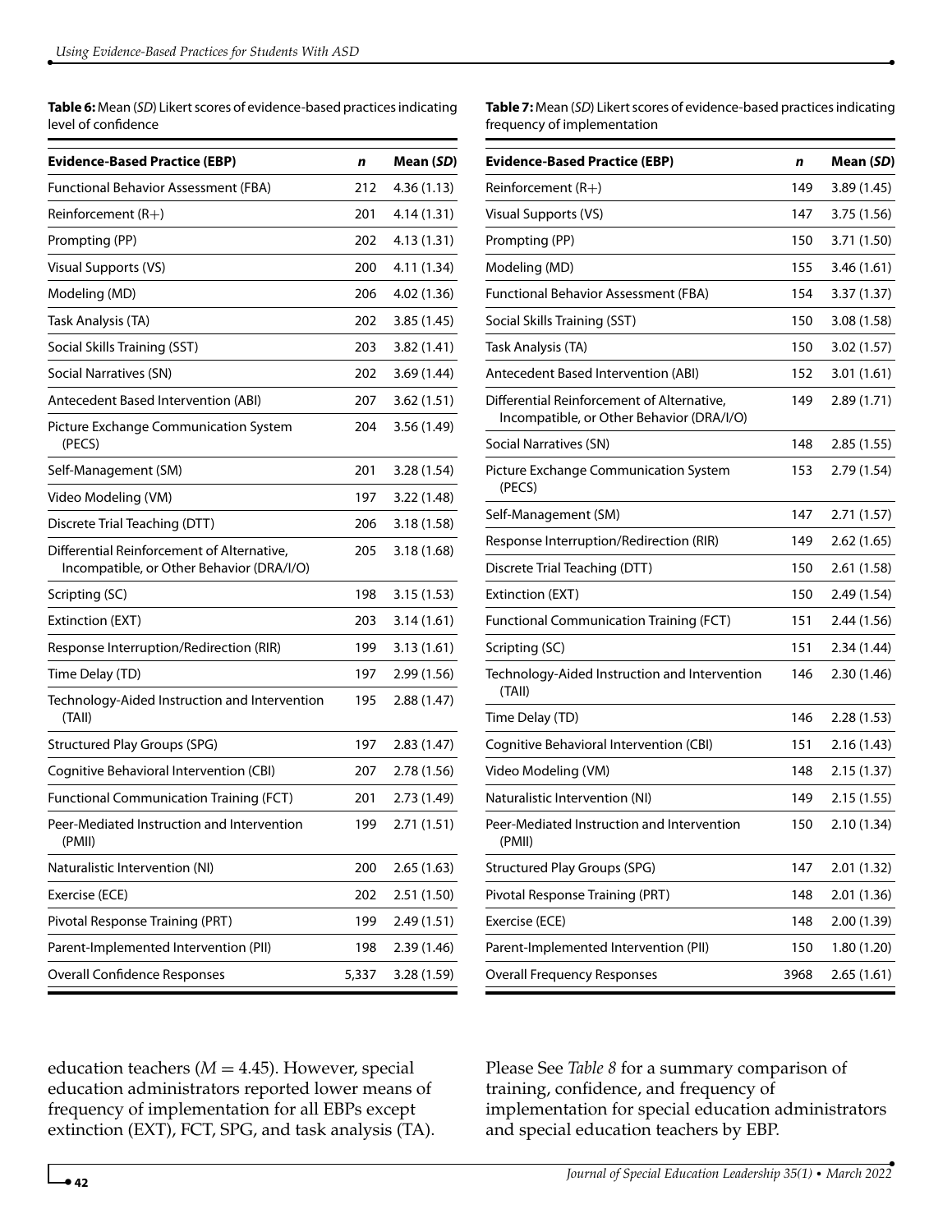**Table 8:** Comparison of special education administrators and special education teachers for mean (*SD*) Likert scores of training, confidence, and frequency reported across 27 Evidence-Based Practices (EPBs)

|            | <b>Special education administrators</b> |             |                  | <b>Special education teachers</b> |             |                  |  |
|------------|-----------------------------------------|-------------|------------------|-----------------------------------|-------------|------------------|--|
| <b>EBP</b> | <b>Training</b>                         | Confidence  | <b>Frequency</b> | <b>Training</b>                   | Confidence  | <b>Frequency</b> |  |
| ABI        | 3.72 (1.52)                             | 4.18(1.19)  | 2.94(1.39)       | 3.46(1.61)                        | 3.68(1.47)  | 3.21(1.66)       |  |
| CBI        | 3.26(1.60)                              | 2.97(1.50)  | 2.09(1.44)       | 2.56(1.60)                        | 2.95(1.63)  | 2.45(1.64)       |  |
| DRA/I/O    | 3.26(1.83)                              | 3.46(1.64)  | 2.52(1.54)       | 3.03(1.77)                        | 3.35(1.55)  | 3.39(1.64)       |  |
| <b>DTT</b> | 3.55 (1.50)                             | 3.31 (1.44) | 2.55(1.39)       | 2.92(1.87)                        | 3.38(1.66)  | 2.79(1.66)       |  |
| ECE        | 2.50(1.52)                              | 2.90(1.54)  | 2.09(1.40)       | 1.51(1.05)                        | 2.49(1.45)  | 2.16(1.44)       |  |
| EXT        | 3.74(1.54)                              | 3.59(1.45)  | 2.52(1.48)       | 2.93(1.83)                        | 3.18(1.57)  | 2.44(1.48)       |  |
| FBA        | 4.67(0.81)                              | 4.69(0.95)  | 3.52(1.23)       | 4.27(1.10)                        | 4.29 (1.09) | 3.36 (1.37)      |  |
| FCT        | 2.97 (1.59)                             | 2.97 (1.46) | 2.56(1.56)       | 2.67(1.75)                        | 2.97 (1.46) | 2.50(1.64)       |  |
| MD         | 3.92 (1.28)                             | 4.28(1.15)  | 3.32 (1.39)      | 3.83(1.46)                        | 4.15(1.17)  | 4.03(1.57)       |  |
| NI         | 2.47(1.50)                              | 2.90(1.50)  | 1.79(1.11)       | 2.00(1.54)                        | 2.49(1.67)  | 2.21(1.63)       |  |
| PII        | 2.24(1.48)                              | 2.36(1.48)  | 1.79(1.17)       | 1.97(1.40)                        | 2.72 (1.49) | 2.05(1.31)       |  |
| PMII       | 2.61(1.37)                              | 2.82(1.57)  | 2.30(1.45)       | 2.40(1.37)                        | 3.08(1.49)  | 2.42(1.50)       |  |
| PECS       | 3.74(1.43)                              | 3.62(1.41)  | 2.85(1.48)       | 3.38 (1.50)                       | 4.00 (1.30) | 3.00(1.64)       |  |
| PRT        | 2.29(1.59)                              | 2.62(1.52)  | 1.97(1.36)       | 2.31(1.62)                        | 2.64(1.61)  | 2.16(1.53)       |  |
| PP         | 4.26(1.18)                              | 4.38 (1.14) | 3.48 (1.42)      | 3.62 (1.37)                       | 4.59(0.75)  | 4.34 (1.19)      |  |
| $R+$       | 4.42 (1.13)                             | 4.54(0.97)  | 3.82(1.31)       | 3.90 (1.39)                       | 4.38 (0.99) | 4.45(1.11)       |  |
| rir        | 3.47(1.74)                              | 3.41(1.55)  | 2.30(1.40)       | 2.80(1.52)                        | 3.60(1.60)  | 3.37(1.75)       |  |
| SC         | 3.05 (1.39)                             | 3.41 (1.48) | 2.33(1.49)       | 2.31(1.44)                        | 3.28(1.52)  | 2.42(1.41)       |  |
| SM         | 3.21 (1.49)                             | 3.82 (1.41) | 2.94(1.54)       | 2.85 (1.49)                       | 3.18(1.53)  | 3.03(1.58)       |  |
| SN         | 3.53(1.41)                              | 4.00 (1.19) | 2.72 (1.49)      | 2.95(1.57)                        | 3.72 (1.50) | 3.11(1.61)       |  |
| SST        | 4.16 (1.26)                             | 4.08(1.13)  | 3.16(1.42)       | 3.70 (1.47)                       | 3.79 (1.40) | 3.38 (1.62)      |  |
| SPG        | 2.84(1.44)                              | 3.13(1.45)  | 2.16(1.46)       | 1.92(1.35)                        | 2.82(1.47)  | 2.00(1.34)       |  |
| TA         | 4.05(1.25)                              | 4.21 (1.38) | 3.31 (1.47)      | 3.70 (1.36)                       | 3.84(1.31)  | 3.18(1.67)       |  |
| TAII       | 3.08(1.58)                              | 3.23(1.44)  | 2.16(1.22)       | 2.46(1.55)                        | 3.11(1.54)  | 2.39(1.55)       |  |
| TD         | 2.79(1.70)                              | 3.13(1.49)  | 2.03(1.31)       | 2.49(1.60)                        | 3.18(1.59)  | 2.63(1.75)       |  |
| VM         | 2.97(1.40)                              | 3.64(1.35)  | 2.16(1.39)       | 2.56(1.59)                        | 3.32(1.47)  | 2.26(1.48)       |  |
| VS         | 4.13(1.21)                              | 4.31(1.15)  | 3.38 (1.56)      | 3.93 (1.39)                       | 4.48 (0.93) | 4.35(1.31)       |  |

*Note.* ABI = Antecedent-Based Intervention; CBI = Cognitive Behavioral Intervention; DRA/I/O = Differential Reinforcement of Alternative, Incompatible, or Other Behavior; DTT = Discrete Trial Teaching; ECE = Exercise; EXT = Extinction; FBA = Functional Behavior Assessment; FCT = Functional Communication Training;  $MD =$  Modeling;  $NI =$  Naturalistic Intervention; PECS = Picture Exchange Communication System; PII = Parent-Implemented Intervention; PMII = Peer-Mediated Instruction and Intervention; PP = Prompting; PRT = Pivotal Response Training; R+ = Reinforcement; RIR = Response Interruption/Redirection; SC = Scripting; SM = Self-Management; SN = Social Narratives; SPG = Structured Play Group; SST = Social Skills Training; TA = Task Analysis; TAII = Technology-Aided Instruction and Intervention; TD = Time Delay; V = Visual Support; VM = Video Modeling.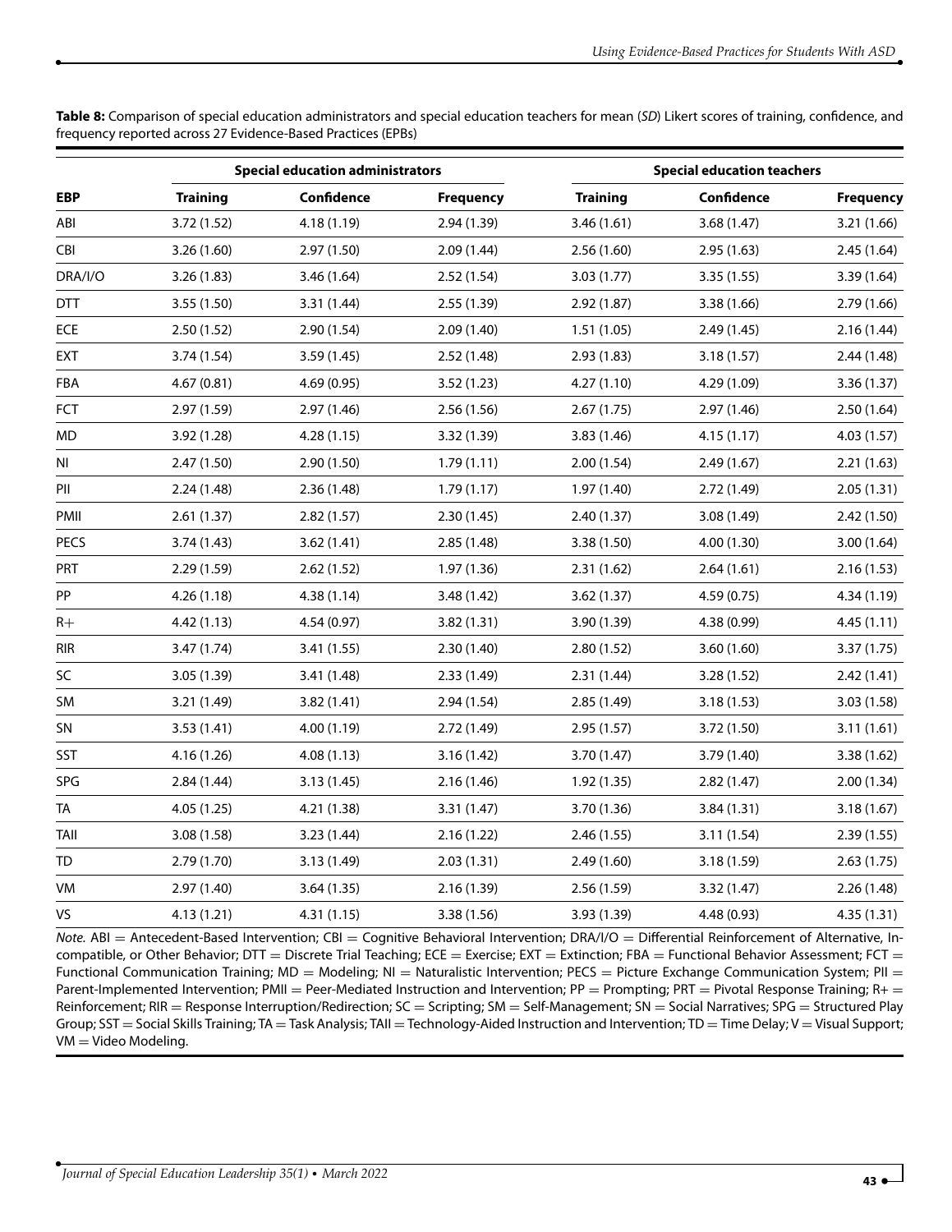## **Discussion**

This study examined participants' self-reported training, confidence, and implementation frequency of 27 identified EBPs for students with ASD. The respondent pool was characterized by individuals who are endorsed to teach special education and/or hold a supervisory role in special education  $(n = 81,$ 31%); a master's degree or higher ( $n = 106, 40\%$ ); at least 1 to 12 or more credits of college-level autism-specific coursework ( $n = 67$ , 25%); and at least 7 to 15 or more years serving students with ASD  $(n = 88, 33%)$ , resulting in a trained and qualified respondent group of individuals who are well advanced in their careers. The survey yielded little variation among role groups in that most participants reported having relatively low levels of training across EBPs as well as moderate to low confidence in implementing the EBPs, regardless of reported role. Perhaps most importantly, the majority of participants reported low frequency of implementation across EBPs.

The EBPs reported with the highest levels of training across participants were FBA, R+, VS, PP, and MD. FBA is a required component of the IDEA (2004), and the other four are interventions that are likely more common across, not only disability categories, but all students. The highest numbers of responses of no reported training in EBPs were by professionals who may not be specifically and formally trained in special education instruction and EBPs, such as other non–special education administrators and other/itinerant personnel. Still, the mean of reported training across EBPs for special education teachers  $(M = 2.91)$  indicated they are receiving no more than three hours of training across the EBPs overall. This is worthy of consideration given these are the professionals who are most likely to provide instruction to students with ASD.

When looking at training, special education administrators had higher levels of training (*M* = *3.79*) than special education teachers (*M* = *2.91*). The lack of training reported by special education teachers, through this study, is aligned with findings from Hendricks (2011) and supports the need for special education administrators to review and increase their efforts to develop and implement training for special education teachers working with students with ASD. This group is already reported to have higher levels of stress than special education teachers working with students with other

disabilities (Wong et al., 2017) and lack of knowledge is one factor related to attrition that special education administrators can impact (Billingsley & Bettini, 2019). The groups reported similar levels of confidence, but special education teachers reported significantly higher frequency of implementation. In the context of their roles, this may make sense. Administrators may have been in education longer resulting in greater opportunity for training, but they are not typically responsible for day-to-day instruction, which would result in lower frequency of implementation. Despite not being responsible for the day-to-day instruction, special education administrators must support teachers in their implementation of EBPs in the classroom. Developing and offering quality, EBP-focused PD is valued by special education teachers (Billingsley & Betinni, 2019), yet special education administrators must have the knowledge and skills themselves to adequately train others.

Despite not being responsible for the day-to-day instruction, special education administrators must support teachers in their implementation of EBPs in the classroom.

Despite the bimodal distribution of training responses across EBPs, approximately three fourths of the responses indicated less than six hours of training across EBPs with a third indicating no training. This is concerning because it is difficult to expect professionals to implement EBPs if they have had little, to no, training. Though historically this has been a challenge, special education administrators must be able to identify EBPs for students with ASD, provide adequate training, and ensure practical application with fidelity (Cook & Odom, 2013; Marder & deBettencourt, 2015). Special education teachers must be knowledgeable of EBPs and have the skills to implement them with fidelity in the classroom (Marder & deBettencourt, 2015) to produce optimal student outcomes. Special education administrators have the responsibility of ensuring their teachers who work with students with ASD have the requisite knowledge and skills and can do this through the development and implementation of quality PD opportunities.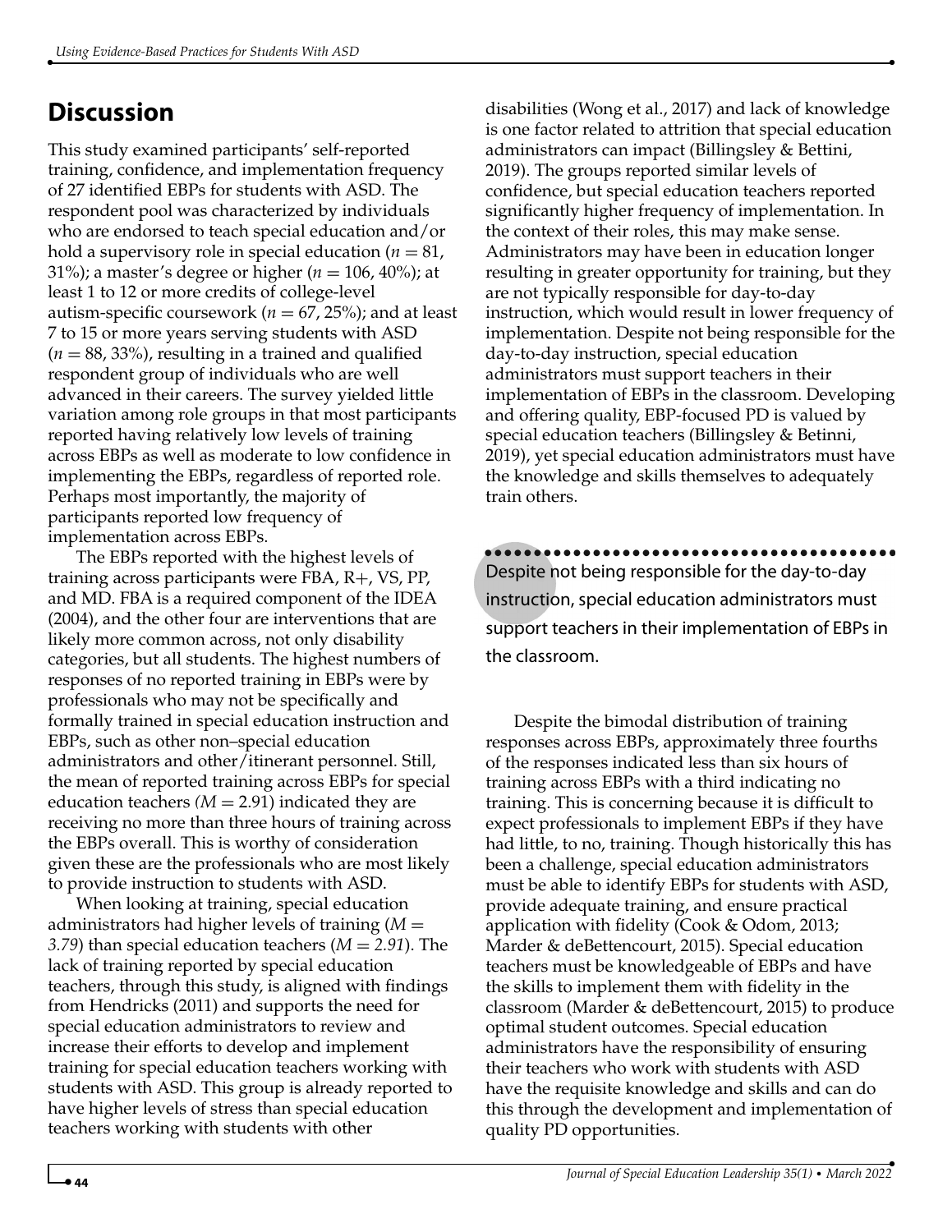Regarding confidence in implementation, 64.9% of responses indicated participants were not confident their ability to independently implement the EBPs identified. Correspondingly, with the identified training, participants were most confident in implementing FBA, R+, VS, PP, and MD which is likely due to the fact they also received the most training in these EBPs. Yet, confidence in implementation overall was low, which is troubling regarding supporting and serving students with ASD. Though incorporating EBPs during instruction is important, if professionals are not confident in their ability to implement them, they are less likely to do so. Additionally, even if they are implementing EBPs, if they are not confident in their ability to implement the EBP independently, meaning without the guidance or demonstration from others, the question must be raised as to whether they are implementing the EBP with fidelity.

Though incorporating EBPs during instruction is ••••••••••••••••••••••••••••••••••••••••••

important, if professionals are not confident in their ability to implement them, they are less likely to do so.

Participants did not report high frequency of implementation across EBPs. That is, approximately one-fifth of responses indicated any of the individual EBPs were implemented at least once a week. Further, and perhaps more alarming, over one-third of responses from participants indicated many of the individual EBPs had never been implemented. In analyzing the frequency of implementation across identified EBPs, reports revealed R+, VS, PP, MD, and DRA to be the most prevalent. FBA was not identified as a frequently used EBP, yet it was rated highly for confidence. This is understandable though, as FBAs are commonly used with students who display significantly challenging behaviors, and after the FBA is conducted, there is typically no need to continue to conduct them on a weekly basis. Rather, the team would develop a behavior intervention plan, if needed, and monitor appropriately.

Most of the EBPs in which participants reported training, confidence, and implementing with some frequency were those that are more common and may not necessarily be considered as ASD-specific, such as reinforcement and modeling. That is, these EBPs have

been shown to result in positive learner outcomes when teaching students with other disabilities as well (e.g., intellectual disability). In contrast, other EBPs, such as PRT, NI, and SPG are more ASD-specific interventions. It does not absolve teachers of the responsibility of implementing EBPs, but they may not have served students who required such interventions or for which such interventions would be appropriate because of students' ages or other factors. Participants may also be implementing other EBPs that are not specific to ASD, but those were not a consideration of this study. Yet, the low levels of reported frequency of implementation across EBPs are of concern. If previous research (e.g., Wong et al., 2014) has identified effective EBPs for a population, educators should be implementing these EBPs to support the success of their students.

#### **Limitations**

The results of this study should be considered with the following limitations in mind. First, the survey was long, including 89 questions, and response fatigue was noted as the number of responses declined for the questions that followed the first (*training)* question and some participants dropped out without completing the entirety of the survey. Use of conditional functionality for the questions (e.g., if a participant responds that they have not been trained on a practice, they are not asked how confident they are in implementing it) would have resulted in many more separate questions but might have reduced fatigue. With 27 practices to consider, respondents may not have carefully checked the definitions to confirm that they were responding accurately to a practice. Second, the sample size was 263 total respondents nationwide, which is a relatively small sample size that may somewhat limit the generalization of the findings. Third, it is possible that that those who participated in the survey may have had a higher general interest in ASD and therefore, could potentially have more knowledge about this disability area. It is also possible results were impacted by factors not considered, such as the number of students with ASD with whom educators work. Additionally, this study was based on self-report, which may not reflect actual training opportunities or fidelity of implementation.

It should be noted the NPDC released an updated list of EBPs in 2020 (Steinbrenner et al., 2020) that now identifies 28 EBPs for this population. While it is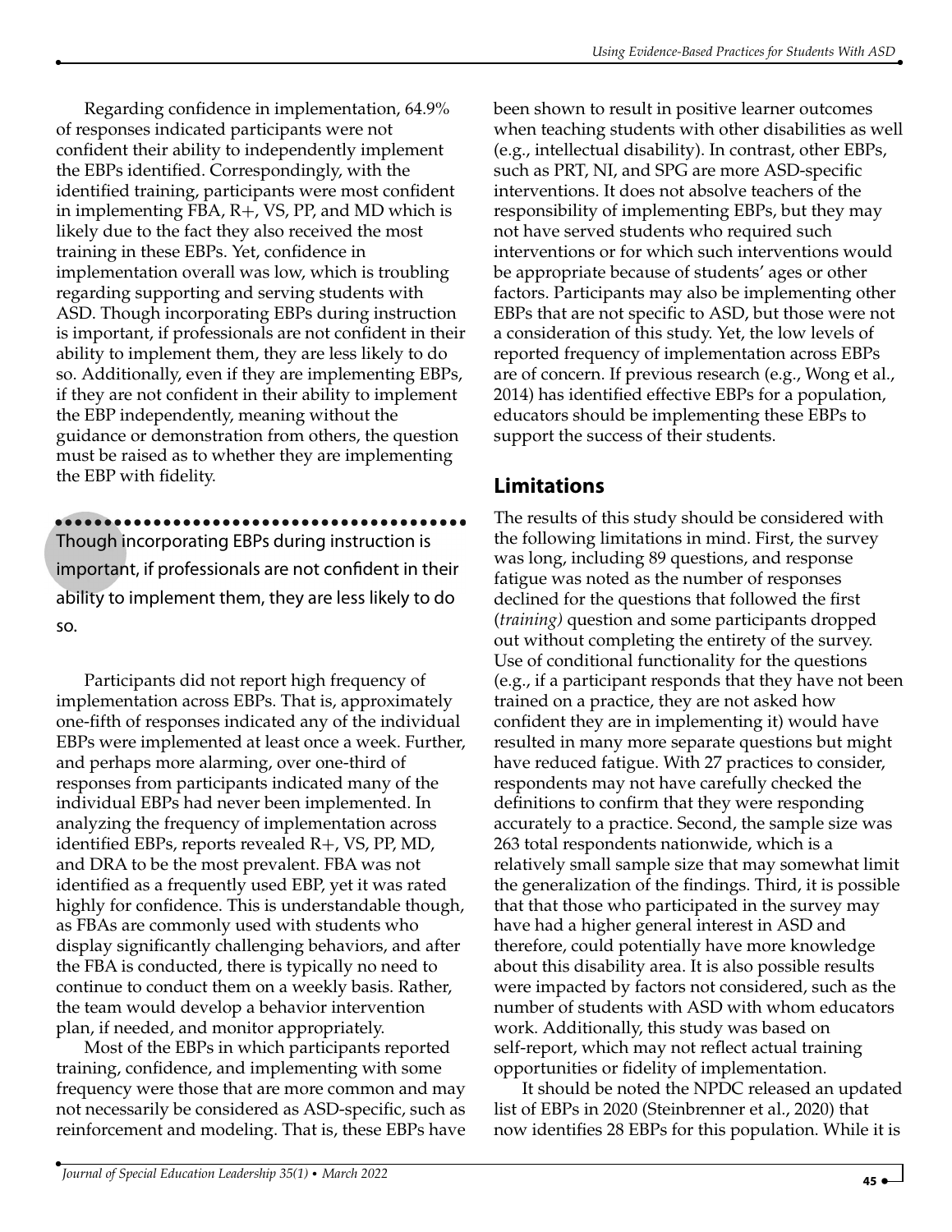important to know about the 2020 report, this report was not publicly available during the period the survey was available for participants. Also, while some changes have been made, enough similarity exists that the results of the survey are still valid.

## **Implications for Future Research**

This study presents self-reported information provided by educators on training, confidence of implementation, and frequency of implementation of 27 identified EBPs for students with ASD. As the results are based on self-reports, future research should study these three factors (i.e., training, confidence, and frequency) to determine the accuracy of self-reporting. Also, future research may consider student outcomes in relation to the frequency of implementation. Specific to administrators, future research should focus on how special education administrators allocate training efforts as well as what those efforts look like in terms of types of training (e.g., workshops, coaching, professional learning communities) and their impact on implementation. This may help administrators in determining how to best allocate both time and funding to ensure student growth.

## **Practical Implications**

There are important implications from this study for education administrators. Despite the identification of EBPs in ASD, most educators, including teachers and administrators, report little training, little confidence, and low implementation frequency of EBPs overall. Students with ASD display unique characteristics that can impact areas such as communication, social skills, and potentially behavior (Scheuermann et al., 2013) and EBPs that have been found effective for this population are essential for positive outcomes. Scheuermann et al. (2013) stated "these are not students who will learn on their own or from watching others. They must have the best teachers" (p. 198). Special education administrators should consider what training is provided to those working with students with ASD. By providing quality PD opportunities to special education teachers, these administrators can demonstrate their support and improve the knowledge and skills of their teachers, thereby having potential impact on reducing attrition (Billingsley &. Bettini, 2019; Hagaman & Casey, 2018; Thornton et al., 2007; Wong

et al., 2017). Specifically, how much training is being provided and which EBPs are targeted are areas special education administrators can influence. Special education administrators should consider training opportunities offered for each of the identified EBPs to ensure their teachers not only have knowledge of EBPs for students with ASD but can also implement them with confidence and fidelity. Special education administrators can impact the development and implementation of PD opportunities to promote quality training to promote learning transfer to the classroom. If educators are reporting low levels of confidence and frequency of implementation, it is likely there is lower fidelity of implementation as well.

Special education administrators should also consider their own levels of training. Though special education administrators reported higher levels of training across all EBPs, they reported lower mean levels of confidence for some EBPs and overall lower frequency of implementation. The lower frequency of implementation is to be expected, as many special education administrators are not responsible for direct instruction of special education students. The lower reported frequency of implementation may also contribute to the lower mean levels of confidence of implementation reported as well. Yet, while not typically responsible for day-to-day instruction, special education administrators have an impact on decisions involving students, including educational placement and special education and related services. Increasing awareness and training of EBPs specific to students with ASD may help special education administrators make better-informed decisions related to this unique population of learners. This may also communicate increased support for teachers working with students with ASD, which, in turn, could impact attrition rates as well.

Increasing awareness and training of EBPs specific to students with ASD may help special education administrators make better-informed decisions related to this unique population of learners.

Special education administrators may consider their own strengths and limitations around EBPs for students with ASD when planning and implementing PD opportunities for their teachers. Recruiting special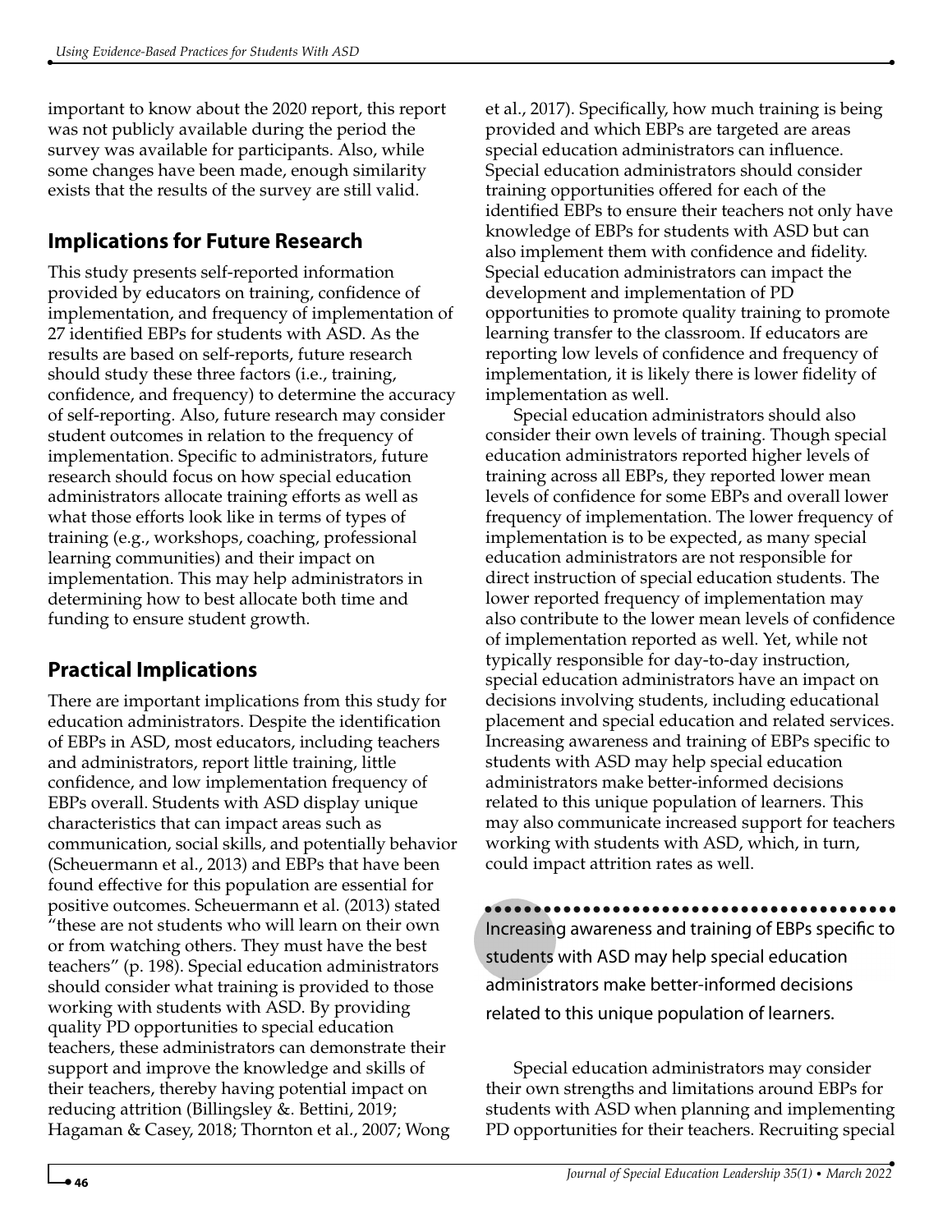education teachers who engage in more frequent implementation of EBPs to be involved in implementing training and PD opportunities may be beneficial, as the higher frequency of implementation may contribute to higher confidence in implementation as well. Also, it is logical that those who implement a practice more frequently may be better suited to teach others to use that practice in their own classroom setting.

Special education administrators should consider the needs of their non–special education administrative counterparts. Regarding training, confidence, and frequency, other administrators reported the lowest levels across each category. Though non–special education administrators presumably have had less formal training in ASD-specific EBPs, these professionals are often responsible for teacher evaluations and supporting instructional practice. Approximately half of those classified as "other administrators" in the study provided responses indicating no training across EBPs.

Specialists (e.g., autism specialists, behavior specialists) reported higher levels of training and confidence of implementation; this group also reported the highest frequency of implementation. Given the role specialists often have outside of providing classroom instruction, it is surprising how frequently they reported implementing EBPs. Administrators may want to consider the use of their specialists. Specifically, is direct service provision the best use of people within the role of a specialist? Also, how can administrators utilize specialists to spread knowledge and skills across other roles?

Finally, districts need to consider the legal ramifications of having educators who report lack of implementation of EBPs. While lack of training and failure to implement EBPs could result in legal action, professionals who receive training and are confident in their ability to implement EBPs with regularity not only serve students more effectively but protect the district from potential legal action as well.

## **Conclusion**

This study considered the self-reported levels of training, confidence, and frequency of implementation of 27 identified EBPs for students with ASD. Overall, most responses from participants indicated low levels of training, confidence, and frequency of implementation. Unsurprisingly, the

EBPs for which greater training was provided were the ones respondents reported feeling more confident in implementing and implemented more frequently. However, given the low frequency of implementation reported, administrators, in particular special education administrators, should consider reviewing what training is being provided to whom and how. Providing quality professional development opportunities can influence teacher knowledge and skills as well as communicate increased support, which may impact a special education teacher's choice to stay in their current position. This can reduce turnover and cost to the district as well as improve outcomes for students with ASD. Ultimately, students with ASD have a right to effective practices and despite the identification of these EBPs, while there are undoubtedly instances of effective implementation, reported training, confidence, and frequency of implementation remain low overall.

## **References**

- American Psychiatric Association. (2013). *Diagnostic and statistical manual of mental disorders* (DSM-5). Washington, DC: American Psychiatric Association.
- Billingsley, B., & Bettini, E. (2019). Special education teacher attrition and retention: A review of the literature. *Review of Educational Research, 89*(5), 697–744. http://dx.doi.org/10.3102/0034654319862495

Cook, B.G., & Odom, S.L. (2013). Evidence-based practices and implementation science in special education. *Exceptional Children, 79*(2), 135–144. http://dx.doi.org/10.1177/0014402913079002021

- Dillman, D.A., Smyth, J.D., & Christian, L.M. (2014). *Internet, phone, mail, and mixed-mode surveys: The tailored design method* (4th ed.). Hoboken, NJ: Wiley.
- *Every Student Succeeds Act of 2015*, Pub. L. No. 114-95 § 114 Stat. 1177 (2015–2016).
- Gilmour, A.F., &. Wehby, J.H. (2020). The association between teaching students with disabilities and teacher turnover. *Journal of Educational Psychology, 112*(5), 1042–1060. http://dx.doi.org/10.1037/edu0000394
- Hagaman, J.L., & Casey, K.J. (2018). Teacher attrition in special education: Perspectives from the field. *Teacher Education and Special Education, 41*(4), 277–291. https://doi.org/10.1177%2F0888406417725797
- Hendricks, D.R. (2011). Special education teachers serving students with autism: A descriptive study of the characteristics and self-reported knowledge and practices employed. *Journal of Vocational Rehabilitation, 35*(1), 37–50. http://dx.doi.org/10.3233/JVR-2011-0552
- Hester, O.R., Bridges, S.A., &. Rollins, L.H. (2020). Overworked and underappreciated: Special education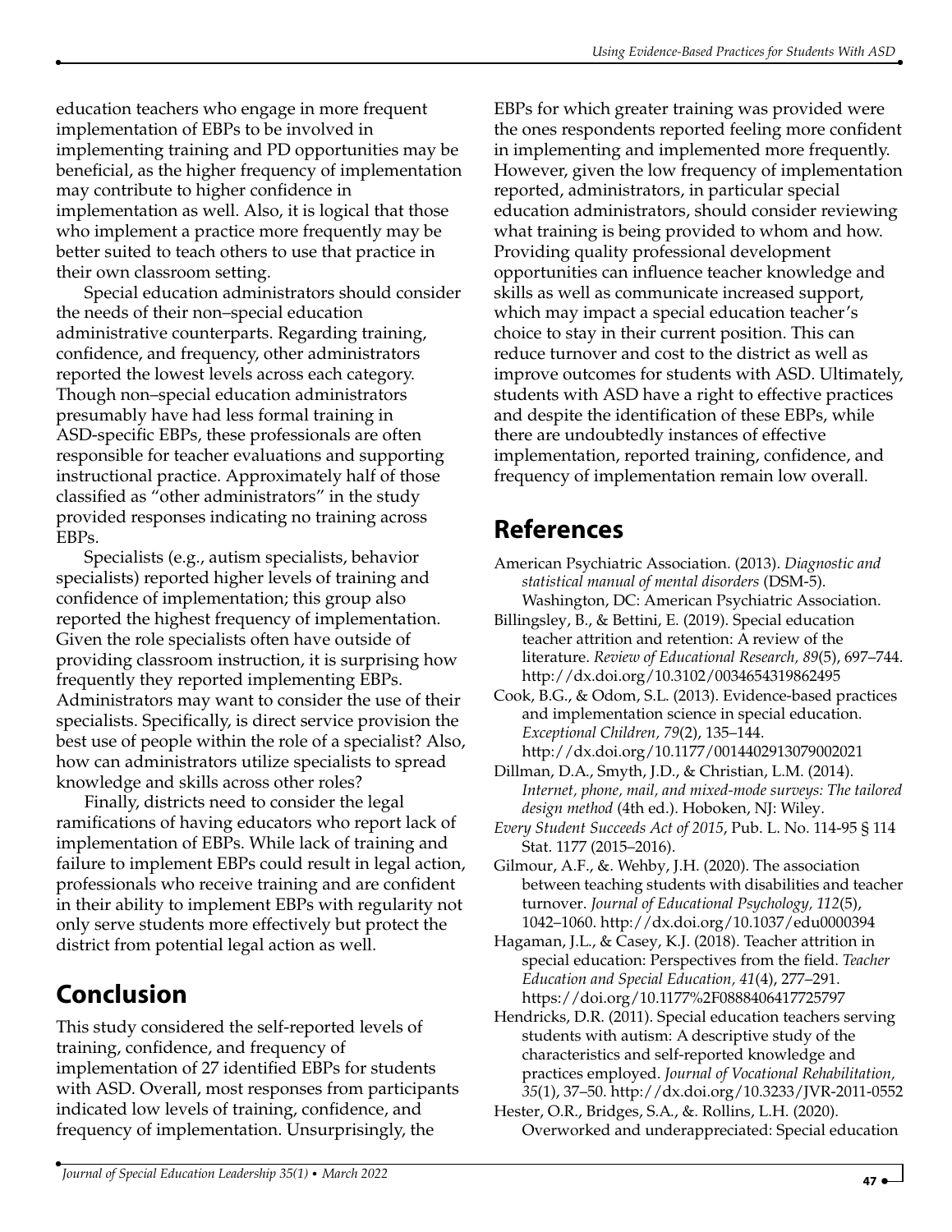teachers describe stress and attrition. *Teacher Development, 24*(3), 348–365. https://doi.org/10.1080/13664530.2020.1767189

Hogan, A., Knez, N., & Kahng, S. (2015). Evaluating the use of behavior skills training to improve staffs' implementation of behavior intervention plans. *Journal of Behavioral Education, 24,* 242–254. https://doi.org/10.1007/s10864-014-9213-9

*Individuals with Disabilities Education Improvement Act of 2004*, 20 U.S.C. § § 1400 *et seq.* (2004).

Kretlow, A.G., & Bartholomew, C.C. (2010). Using coaching to improve the fidelity of evidence-based practices: A review of studies. *Teacher Education and Special Education, 33*(4), 279–299. https://doi.org/10.1177/0888406410371643

Layden, S., Hendricks, D., Inge, K., Sima, A., Erickson, D., Avellone, L., & Wehman, P. (2018). Providing online professional development for paraprofessionals serving those with ASD: Evaluating a statewide initiative. *Journal of Vocational Rehabilitation, 48*, 285–294. https://doi.org/10.3233/JVR-180932

Maenner, M.J., Shaw, K.A., Baio, J., Washington, A., Patrick, M., DiRienzo, M.,. . . Dietz, P.M. (2020). Prevalence of autism spectrum disorder among children aged 8 years—Autism and developmental disabilities monitoring network, 11 sites, United States, 2016. *Morbidity and Mortality Weekly Report, Surveillance Summaries,* 67(6). Washington, DC: Centers for Disease Control and Prevention. https://www.cdc.gov/ mmwr/volumes/69/ss/ss6904a1.htm

Marder, T., & deBettencourt, L.U. (2015). Teaching students with ASD using evidence-based practices: Why is training critical now? *Teacher Education and Special Education, 38*(1), 5–12.

http://dx.doi.org/10.1177/0888406414565838

McNeill, J. (2019). Social validity and teachers' use of evidence-based practices for autism. *Journal of Autism and Developmental Disorders, 49*, 4585–4594. https://doi.org/10.1007/s10803-019-04190-y

National Autism Center (NAC). (2009). *Results of the National Standards Project, Phase 1.* Retrieved from http://www.nationalautismcenter.org/reports/

National Autism Center (NAC). (2015). *National Standards Project, Phase 2.* Retrieved from http://www.nationalautismcenter.org/nationalstandards-project/phase-2/

National Center for Educational Statistics. (2018a). *Part B child count and educational environments: Number of students ages 3 through 5 served under IDEA, Part B, by disability and state.* Retrieved from https://www2.ed.gov/programs/osepidea/618-

data/static-tables/index.html

National Center for Educational Statistics. (2018b). *Part B child count and educational environments: Number of students ages 6 through 21 served under IDEA, Part B, by* *disability and state.* Retrieved from https://www2.ed.gov/programs/osepidea/618 data/static-tables/index.html

National Research Council (NRC). (2001). *Educating children with autism*. Committee on Educational Interventions for Children with Autism. C. Lord & J.P. McGee (Eds.), Division of Behavioral and Social Sciences and Education. Washington, DC: National Academy Press.

Paynter, J.M., Ferguson, S., Fordyce, K., Joosten, A., Paku, S., Stephens, M.,. . . Keen, D. (2017). Utilisation of evidence-based practices by ASD early intervention service providers. *Autism, 21*(2), 167–180. https://doi.org/10.1177/1362361316633032

Rea, L.M., & Parker, R.A. (2014). *Designing and conducting survey research: A comprehensive guide* (4th ed.). Hoboken, NJ: Wiley.

Robinson, O.P., Bridges, S.A., Rollins, L.H., & Schumacker, R.E. (2019). A study of the relation between special education burnout and job satisfaction. *Journal of Research in Special Education Needs, 19*(4), 295–303. http://dx.doi.org/10.1111/1471-3802.12448

Scheuermann, B., Webber, J., Boutot, E.A., & Goodwin, M. (2003). Problems with personnel preparation in autism spectrum disorders. *Focus on Autism and Other Developmental Disabilities, 18*(3), 197–206. http://dx.doi.org/10.1177/10883576030180030801

Smith, D.D., Robb, S.M., West, J., & Tyler, N.C. (2010). The changing education landscape: How special education leadership preparation can make a difference for teachers and their students with disabilities. *Teacher Education and Special Education, 33*(1), 25–43. https://doi.org/10.1177/0888406409358425

Stansberry-Brusnahan, L.L. & Collet-Klingenberg, L.L. (2010). Evidence-based practices for young children with autism spectrum disorders: Guidelines and recommendations from the National Resource Council and National Professional Development Center on Autism Spectrum Disorders. *International Journal of Early Childhood Special Education, 2,* 45–56. http://dx.doi.org/10.20489/intjecse.107957

Steinbrenner, J.R., Hume, K., Odom, S.L., Morin, K.L., Nowell, S.W., Tomaszewski, B.,. . . Savage, M.N. (2020). *Evidence-based practices for children, youth, and young adults with autism*. Retrieved from https://ncaep.fpg. unc.edu/sites/ncaep.fpg.unc.edu/files/imce/ documents/EBP%20Report%202020.pdf

Swanson, T.C. (2012). *Preparing teachers for students with autism spectrum disorders*. Southeast Educational Network. Retrieved from http://www.seenmagazine. us/Articles/Article-Detail/ArticleId/2572/smid/ 403/ArticleCategory/56/Preparing-teachers-forstudents-with-Autism-Spectrum-Disorders

Thornton, B., Peltier, G., & Medina, R. (2007). Reducing the special education teacher shortage. *The Clearing House,*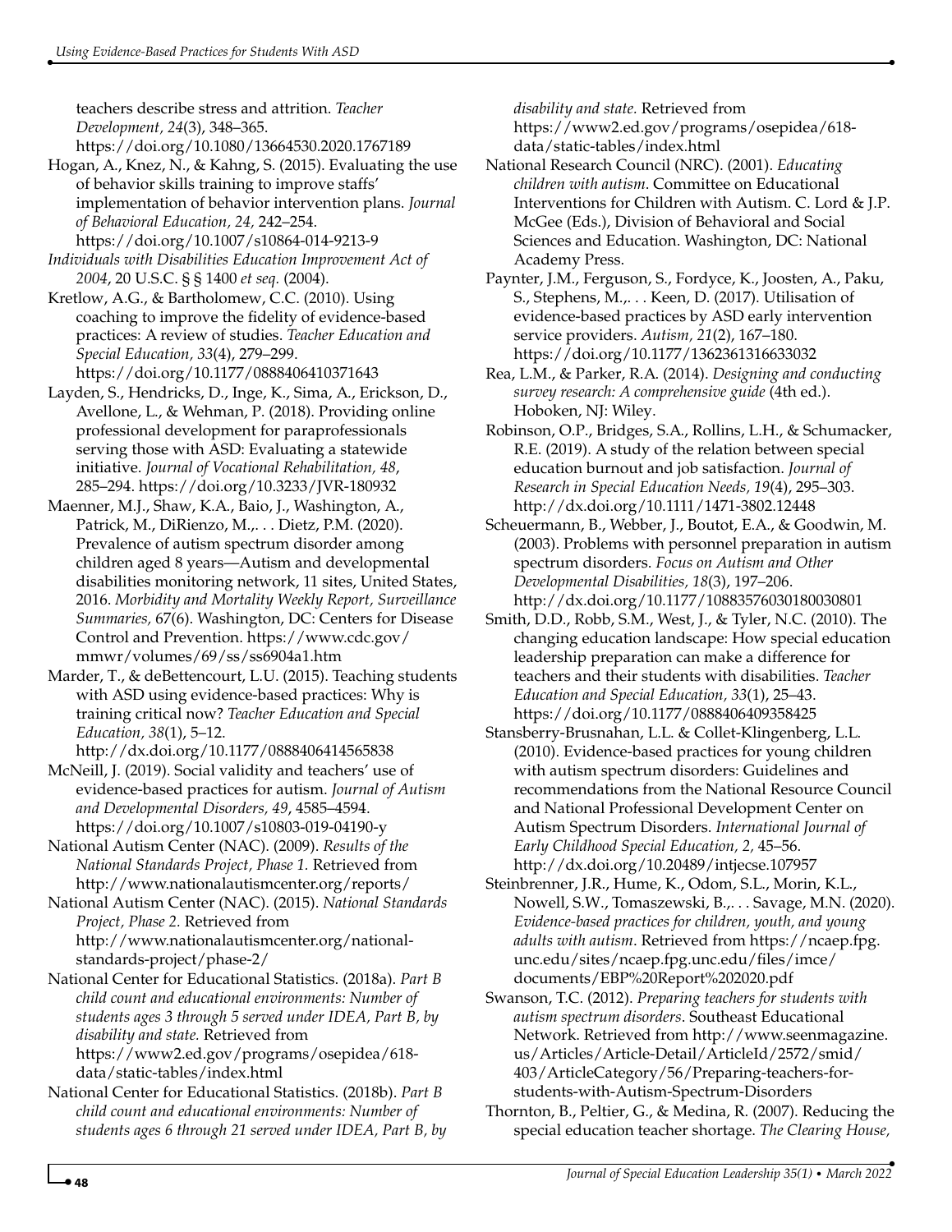*80*(5), 233–238. http://dx.doi.org/10.3200/ TCHS.80.5.233-238

United States Department of Health & Human Services (USDHHS). (2016). *IACC autism research database.* Retrieved from https://iacc.hhs.gov/funding/ data/federal-vs-private/?fy=2016

Wong, C., Odom, S.L., Hume, K., Cox, A.W., Fettig, A., Kucharczyk, S.,. . . Schultz, T.R. (2014). *Evidence-based practices for children, youth, and young adults with autism spectrum disorder*.

http://cidd.unc.edu/Registry/Research/Docs/31.pdf

Wong, V.W., Ruble, L.A., Yu, Y., & McGrew, J.H. (2017). Too stressed to teach? Teaching quality, student engagement, and IEP outcomes. *Exceptional Children, 83*(4), 412–427. https://doi.org/10.1177%2F0014402917690729

## **About the Authors**

Selena J. Layden is an Assistant Professor in the Department of Communication Disorders and Special Education within Old Dominion University. 4501 Hampton Blvd., Norfolk, VA 23529. E-mail: slayden@odu.edu

Ann S. Maydosz is the Co-Director for the Center for Implementation and Evaluation of Education Systems within Old Dominion University. 4501 Hampton Blvd., Norfolk, VA 23529. E-mail: amaydosz@odu.edu

Teresa G. Crowson is an Instructional Specialist in the Training and Technical Assistance Center within Old Dominion University. 4501 Hampton Blvd., Norfolk, VA 23529. E-mail: tcrowson@odu.edu

Annemarie L. Horn is an Assistant Professor in the Department of Communication Disorders and Special Education within Old Dominion University. 4501 Hampton Blvd., Norfolk, VA 23529. E-mail: ahorn@odu.edu

Amanda Faye Working is a Data Analyst with the Center for Implementation and Evaluation of Education Systems within Old Dominion University. 4501 Hampton Blvd., Norfolk, VA 23529. E-mail: aworking@odu.edu.

**Conflict of Interest Disclosure.** The author declared no potential conflicts of interest with respect to the research, authorship, and/or publication of this article.

**Funding Disclosure.** The author received no financial support for the research, authorship, and/or publication of this article.